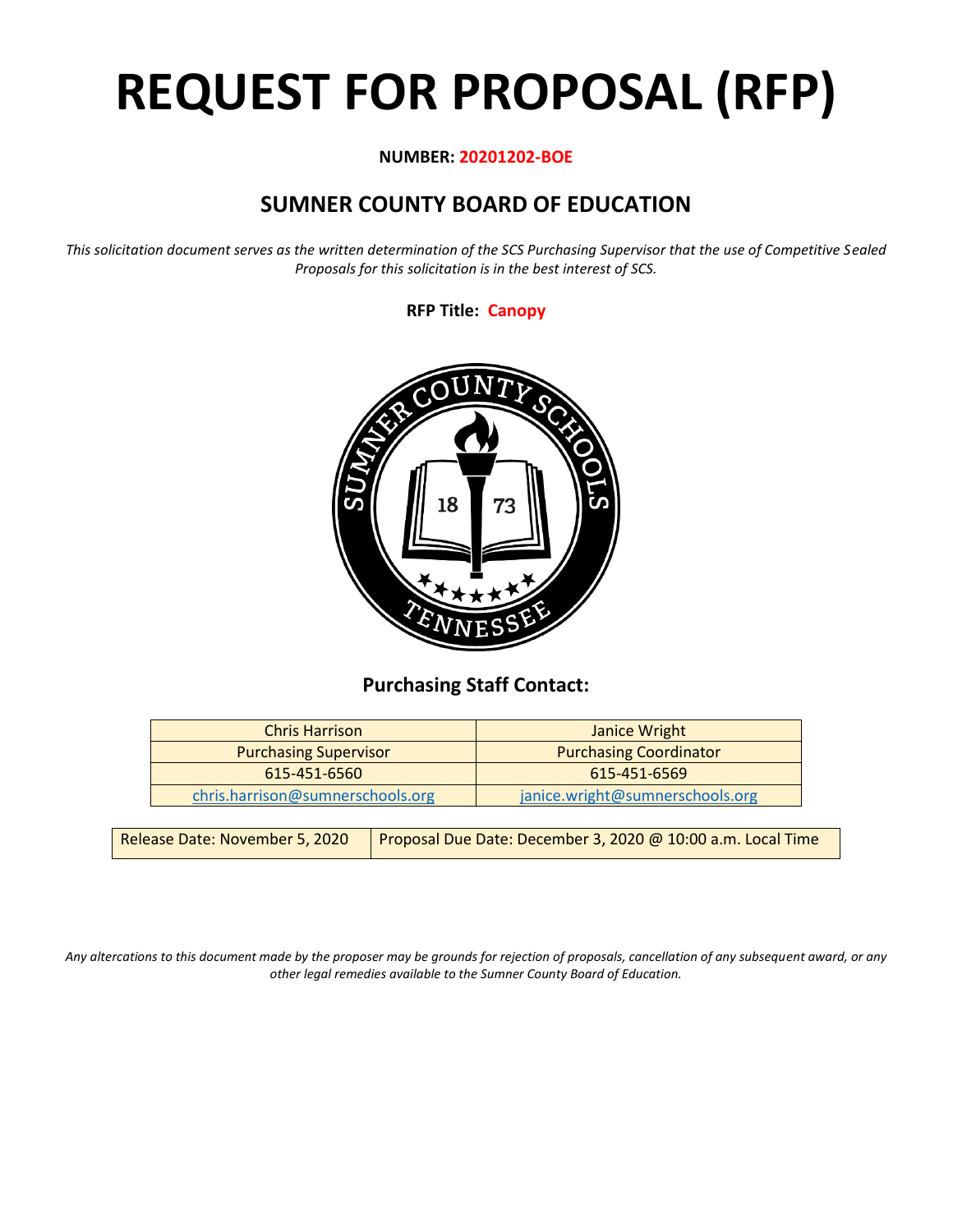# **NOTICE TO PROPOSERS**

There may be one or more amendments to this RFP. In order to receive communication for any such amendments issued specifically to this RFP, the proposer must provide a Notice of Intent to Propose to the Sumner County Board of Education (SCS) Purchasing Department. The proposer must utilize this form when submitting notice. The notice may be sent by email to: Purchasing Office, purchasing@sumnerschools.org. SCS will send amendments only to those proposers which complete and return this information by the deadline list in the RFP Schedule of Events (Section 4).

| <b>RFP Number:</b>      | 20201202-BOE Canopy                                                                                                  |
|-------------------------|----------------------------------------------------------------------------------------------------------------------|
| Company Name:           |                                                                                                                      |
| <b>Mailing Address:</b> | <u> 1989 - Johann John Stoff, deutscher Stoffen und der Stoffen und der Stoffen und der Stoffen und der Stoffen</u>  |
|                         |                                                                                                                      |
|                         |                                                                                                                      |
| Phone Number:           |                                                                                                                      |
| <b>Contact Person:</b>  |                                                                                                                      |
| <b>Email Address:</b>   |                                                                                                                      |
|                         |                                                                                                                      |
| Authorized Signature    | <u> 2002 - Johann John Stone, mars and de la provincia de la provincia de la provincia de la provincia de la pro</u> |
| <b>Printed Name</b>     |                                                                                                                      |
| Date                    |                                                                                                                      |

Emailed amendments will be sent in a Microsoft Word (Office for Windows) or Portable Document Format (pdf) format. Any alterations to the document made by the proposer may be grounds for rejection of proposal, cancellation of any subsequent award or any other legal remedies available to the Sumner County Board of Education.

Amendments will also be posted on the SCS website **https://sumnerschools.org/index.php/current-bids-and-rfps** and attached to the solicitation listing as a PDF or WORD file. Check the particular solicitation on the Current Bids and RFPs webpage for any posted amendments.

By completing and returning this form, the Proposer has expressed its intent to provide a proposal for **20201202-BOE Canopy**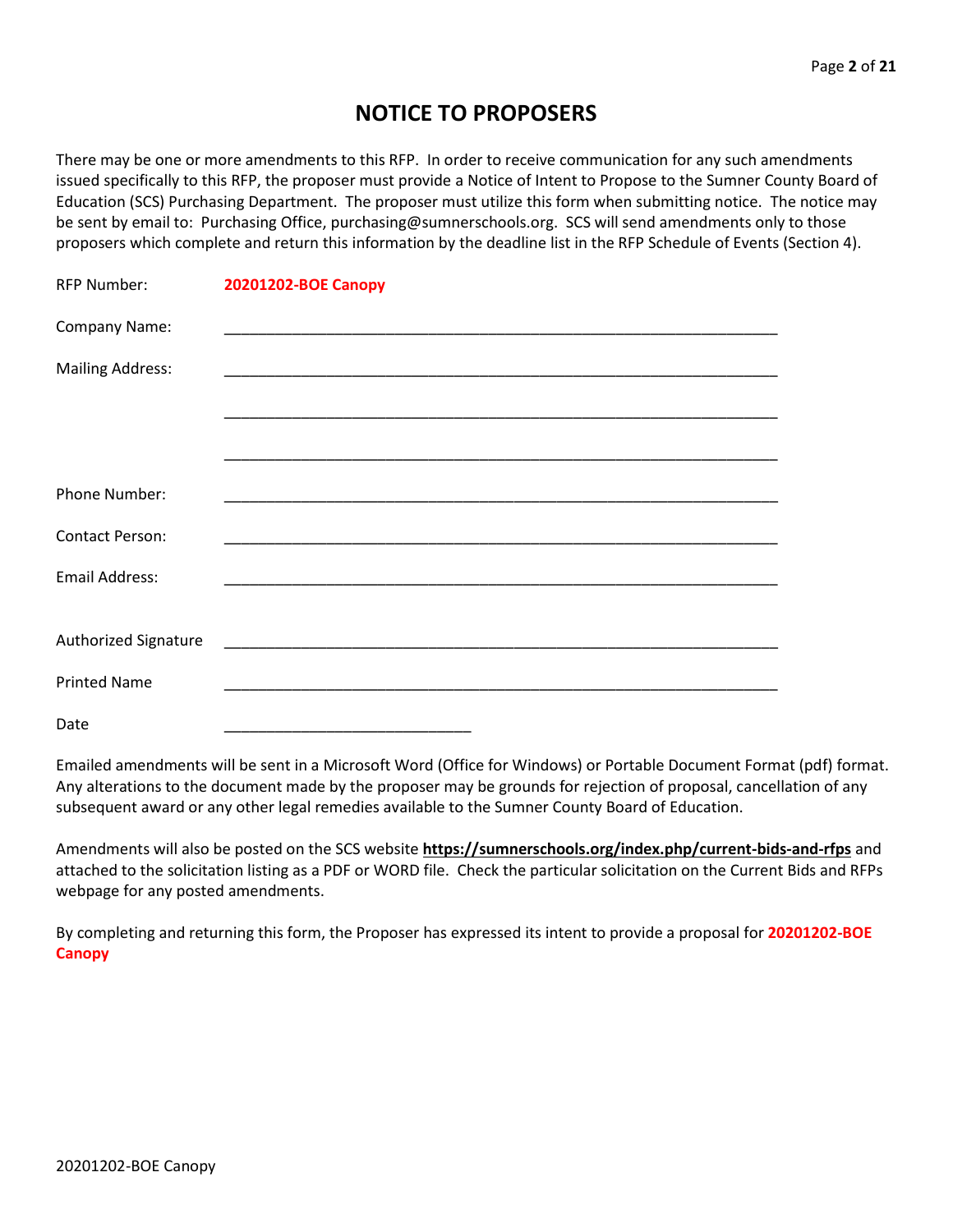# **TABLE OF CONTENTS**

- 1. Introduction/Overview
	- 1.1. Purpose
	- 1.2. Contact Information
- 2. Requirements
	- 2.1. Scope of Work/Specifications
	- 2.2. Contactor Obligations
- 3. Source Selection and Contract Award
- 4. Schedule of Events
- 5. Instructions for Proposal
	- 5.1. Required Forms
	- 5.2. New Vendors
	- 5.3. Acknowledgement of Insurance Requirements
	- 5.4. Clarification and Interpretation of RFP
	- 5.5. Proposal Package
	- 5.6. Delivery of Proposals
	- 5.7. Evaluation of Proposals
	- 5.8. Request for Clarification of Proposals
	- 5.9. Protests
- 6. Attachments
	- 6.1. Contact Information
	- 6.2. Bid Form/Certification
	- 6.3. References
	- 6.4. Certification of Non-Collusion & Debarment or Suspension
	- 6.5. Attestation Re Personnel
	- 6.6. Drug Free Workplace Affidavit
	- 6.7. IRS Form W-9
		- \**An online, fillable version can be found at https://www.irs.gov/pub/irs-pdf/fw9.pdf*
	- 6.8. Standard Terms & Conditions
	- 6.9. Vendor Checklist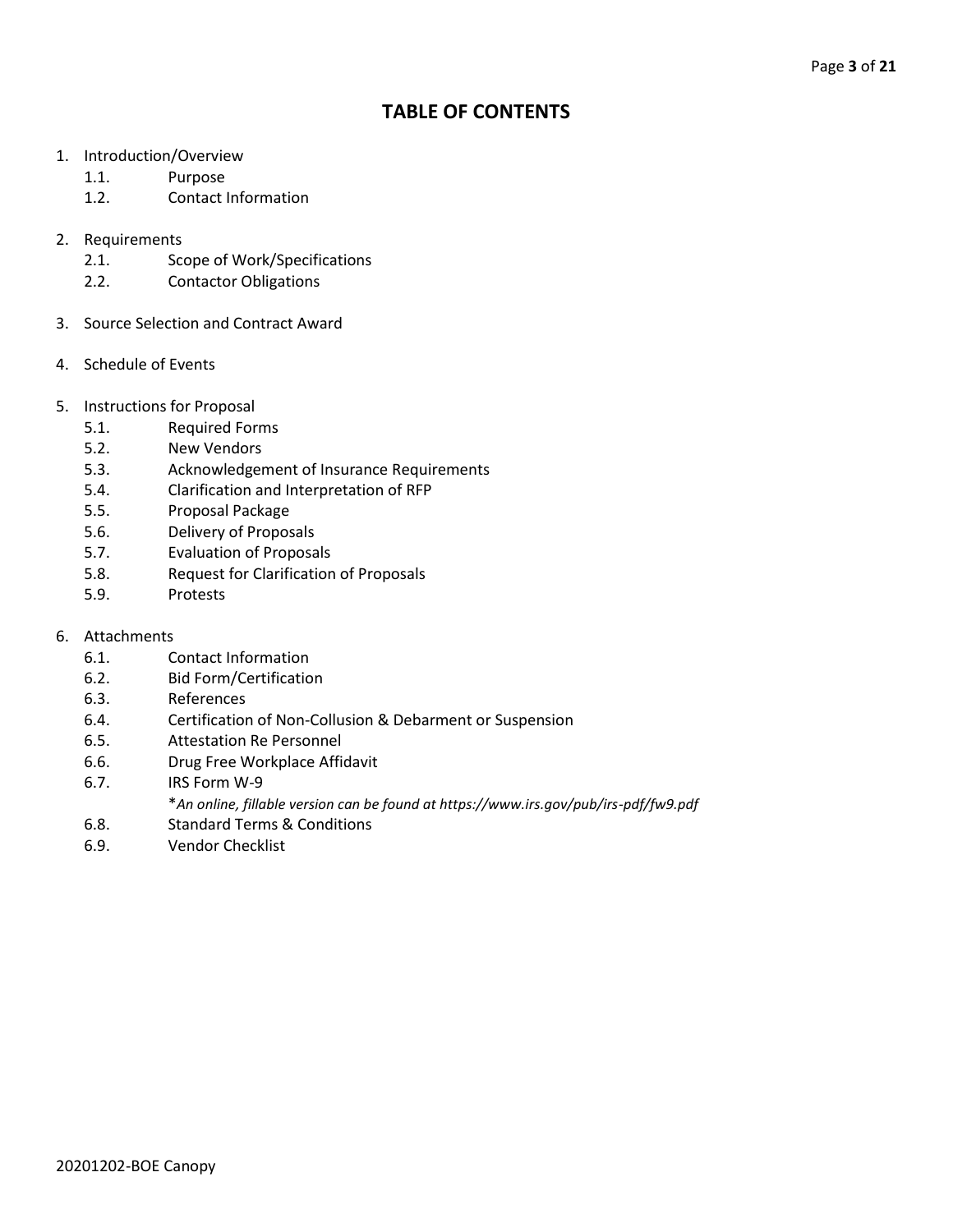# 1. Introduction/Overview

# 1.1. Purpose

The Sumner County Board of Education (SCS) is requesting sealed proposals to secure pricing, per square foot, for the installation of aluminum canopies as specified herein.

# 1.2. Contact Information

Unauthorized contact regarding this RFP with employees or officials of SCS other than the Purchasing Supervisor named below may result in disqualification from this procurement process.

Interested parties must direct all communication regarding this RFP to the Purchasing Supervisor, who is SCSs only official point of contact for this RFP.

| <b>RFP Procedures</b>            |
|----------------------------------|
| Chris Harrison                   |
| <b>Purchasing Supervisor</b>     |
| 1500 Airport Road                |
| Gallatin, TN 37066               |
| chris.harrison@sumnerschools.org |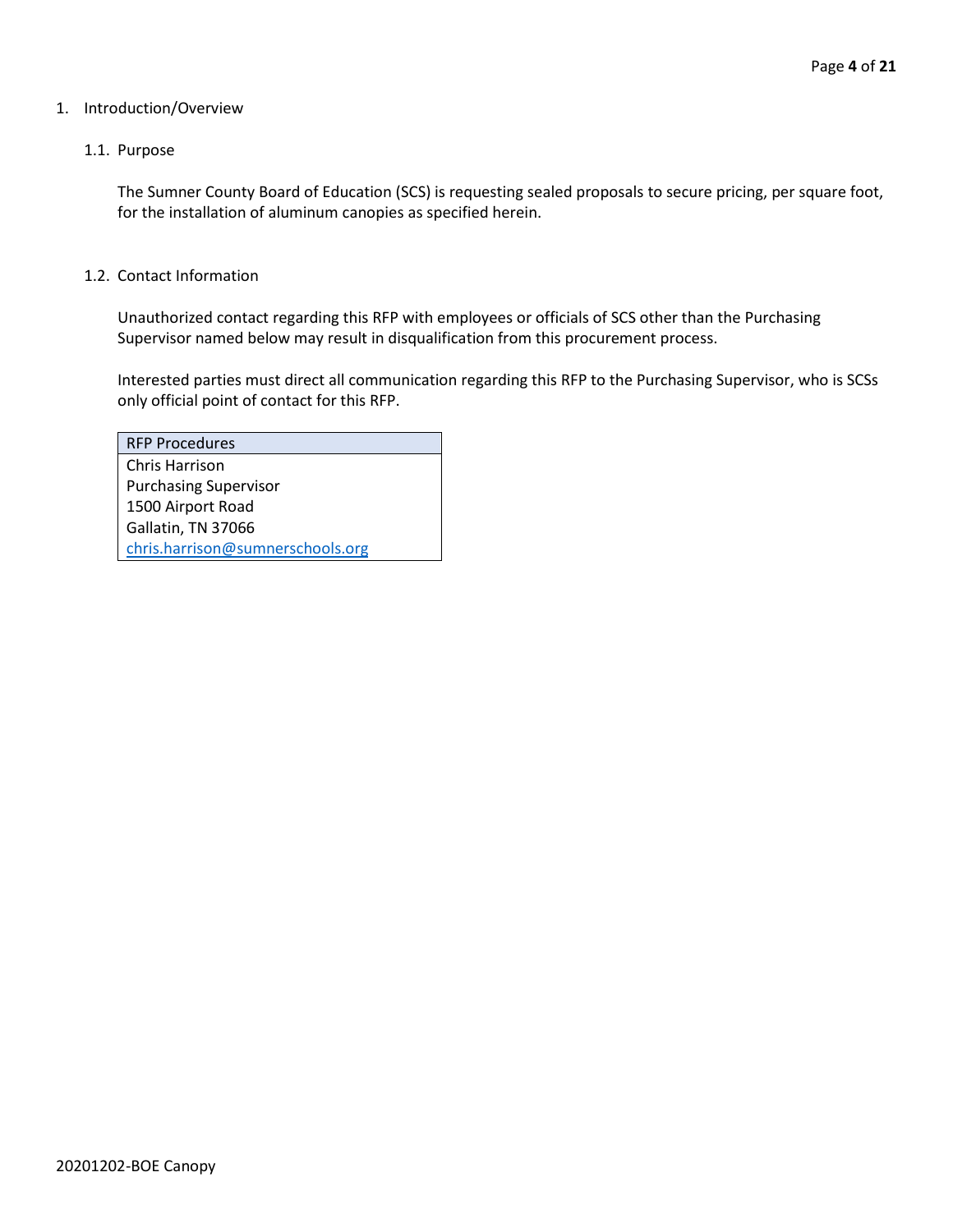- 2. Requirements
	- 2.1. Scope of Work / Specifications

It is the intention of SCS to award a contract to be valid for one year with the option to renew for an additional four, one-year periods. Contract Period: January 1, 2021 – December 31, 2021. SCS shall accept a request for a price increase at time of renewal. The price increase must be submitted in writing and is subject to approval by SCS.

# **BASE BID**

- Install straight line (no turns) canopy consisting of bronze aluminum .032 flat pans and aluminum beam with bronze trim.
	- o Includes .110" bronze aluminum posts (3" x 3")
	- $\circ$  Posts to be core-drilled thru existing sidewalks, as needed, for installation, 24" below grade with 6" perpendicular threaded rods (4" O/C) mounted in concrete below ground using 3000 psi concrete, mechanically vibrated for proper compaction. Posts will be saddle routed to accommodate placement of beam.
	- o Includes Maxi-gutter and external downspout system.
	- o Includes Drill-Tek fasteners, individually sealed with NPC900 Solar Seal adhesive sealant.
	- $\circ$  Seal both sides of beam and Maxi-gutter to pans using NPC900 Solar Seal sealant.
	- o Includes clean job site with proper disposal of debris.

# **ADDITIONAL PRICING**

- The vendor is to include an upcharge cost per square foot for the following:
	- o Turns (L-shape & Hexagonal)
	- o Step Downs
	- o Radius
	- o Alternate Color

The vendor must adhere is to design guidelines. A scale model of the canopy design is available for review. The scale model indicates all the design features for construction. The model is available for review at the SCS Support Services Facility, 1500 Airport Road, Gallatin, TN 37066

The vendor must provide SCS with a one-year warranty to cover against defects in material, fabrication and installation. Coverage will begin from date of completion.

# 2.2. Standard Contractor Obligations

- Shall provide and obtain all necessary materials, equipment and labor to perform all items listed in the Scope of Work.
- Shall provide and obtain all necessary permits and schedule all necessary inspections with Local, County, etc. agencies as required by law.
- Shall dispose of all generated waste materials in compliance with all Local, State and Federal guidelines, regulations and requirements.
- Shall have property trained and experienced staff to facilitate the services specified in the Scope of Work. If applicable, the Contractor shall provide documentation that staff has received the manufacturers' certification to complete the services specified in the Statement of Work.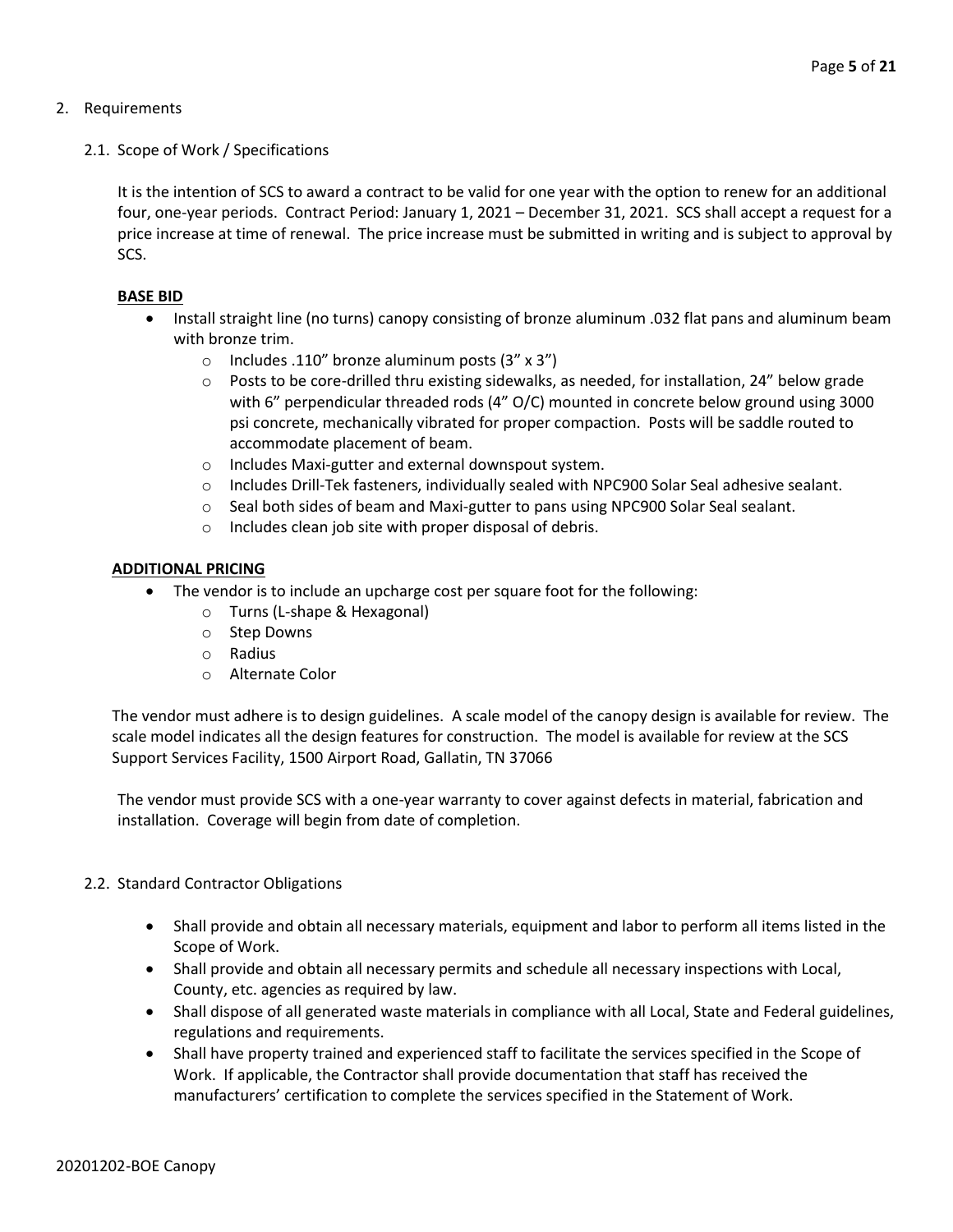- 3. Source Selection and Contract Award
	- Award(s), if made, will be made to the Responsive and Responsible proposer(s) whose proposal is most advantageous to SCS, taking into consideration price and the other evaluation criteria set forth in the RFP.
		- o General Criteria to be determined "Responsive"
			- Does the proposal include all required information, included completed attachment forms and affidavits?
			- Was the proposal delivered on or before the stated deadline? Did it include the required number of copies (hard & electronic)?
		- o General Criteria to be determined "Responsible"
			- Does the Proposer demonstrate an understanding of SCSs needs and proposed approach to the project?
			- Does the Proposer possess the ability, capacity, skill and financial resources to provide the service?
			- Can the Proposer take upon itself the responsibilities set forth in the RFP and produce the required outcomes in a timely fashion?
			- **■** Does the Proposer have the character, integrity, reputation, judgement, experience and efficiency required for the project?
	- SCS reserves the right to enter into discussions with Proposers which have submitted proposals determined to be reasonably like of being considered for selection to assure a full understanding of and responsiveness to the RFP requirements. Every effort shall be afforded to assure fair and equal treatment with respect to the opportunity for discussion and/or revision of their respective proposals.
	- Upon mutual agreement by both parties, SCS shall grant the right to extend the terms, conditions and prices of contract(s) awarded from this RFP to other Institutions (such as State, Local and/or Public Agencies) who express an interest in participating in any contract that results from this RFP. Each of the "piggyback" Institutions will issue their own purchasing documents for purchase of the goods/services. Proposer agrees that SCS shall bear no responsibility or liability for any agreements between Proposer and the other Institution(s) who desire to exercise this option.

# 4. Schedule of Events

| <b>RFP Issued</b>              | November 5, 2020                         |
|--------------------------------|------------------------------------------|
| <b>RFP Submission DEADLINE</b> | December 3, 2020 @ 10:00 a.m. Local Time |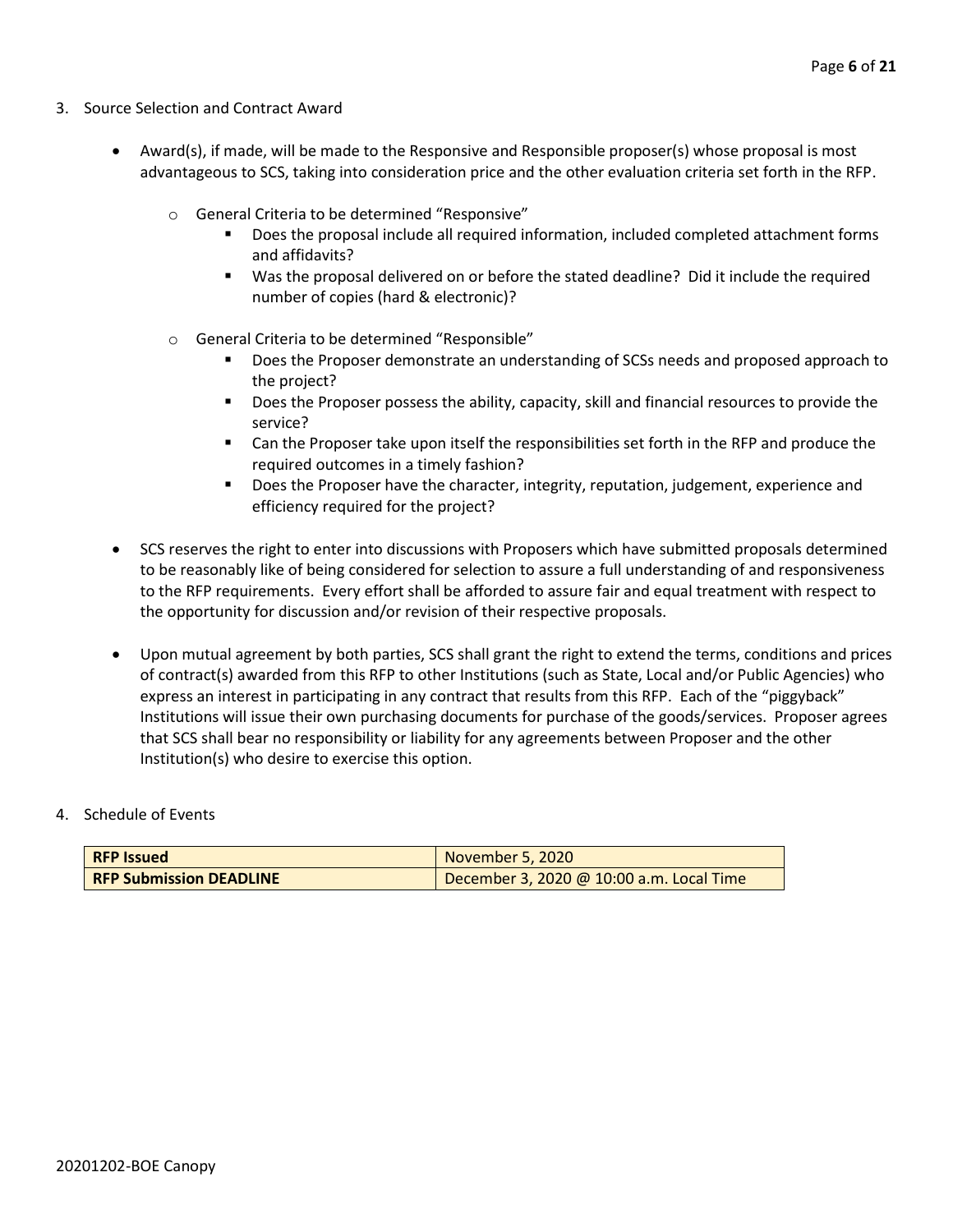# 5. Instructions for Proposal

# 5.1. Required Forms

- Proposer must complete and submit the Attachments in Section 6. Attachments may be omitted depending on the RFP requirements. Refer to the Table of Contents for omitted Attachments.
- Evidence of a valid State of Tennessee Business License and/or Sumner County Business License.
- For all vendors with annual purchases in excess of \$50,000; a Sumner County Business License must be on file with the SCS Finance Department. Evidence of the license must be provided within ten (10) working days following notification of award; otherwise, SCS may rescind its acceptance of the Proposer's proposal.
- Copy of State of Tennessee License (if applicable) in respective field.
- If applicable, the Proposer must include a copy of the contract(s) the Proposer will submit to be signed.

# 5.2. New Vendors

- To comply with Internal Revenue Service requirements, all vendors who perform any type of service are required to have a current IRS Form W-9 on file with the SCS Finance Department. It is a mandatory requirement to complete the IRS Form W-9 (Attachment 6.9) included in this RFP.
- To comply with the **Tennessee Lawful Employment Act (50-1-702 and 50-1-703)**, non-employees (individuals paid directly by the employer in exchange for the individual's labor or services) must have on file one (1) of the following documents:
	- o A valid Tennessee driver's license or photo identification;
	- $\circ$  A valid driver's license or photo identification from another state where the license requirements are at least as strict as those in Tennessee;
	- o A birth certificate issued by a U.S. state, jurisdiction or territory;
	- o A U.S. government issued certified birth certificate;
	- o A valid, unexpired U.S. passport;
	- o A U.S. certificate of birth abroad (DS-1350 or FS-545)
	- o A report of birth abroad of a U.S. citizen (FS-240);
	- o A certificate of citizenship (N560 or N561);
	- o A certificate of naturalization (N550, N570 or N578);
	- o A U.S citizen identification card (I-197 or I-179); or
	- $\circ$  Valid alien registration documentation or other proof of current immigration registration recognized by the United States Department of Homeland Security that contains the individual's complete legal name and current alien admission number or alien file number (or numbers if the individual has more than one number).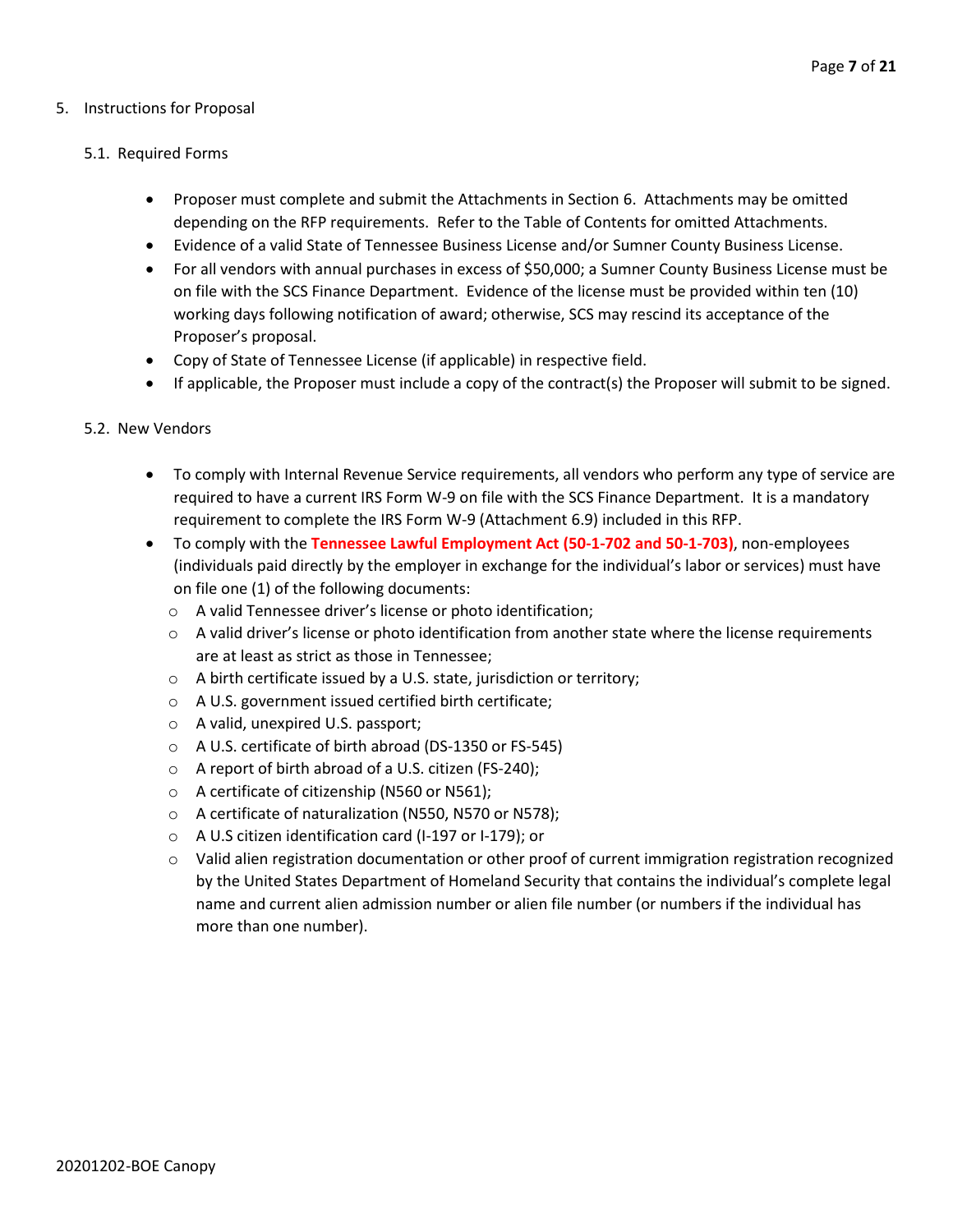# 5.3. Acknowledgement of Insurance Requirements

By submitting a proposal, Proposer acknowledges that it has read and understands the insurance requirements for the proposal. The Proposer who may have employees, contractors, subcontractors or agents working on SCS properties shall carry current certificates for general and professional liability insurance and for workers' compensation as indicated below. The owner or Principal of each Proposer must also be insured by workers' compensation if they perform any of the services on SCS properties. There will be no exceptions to the insurance requirement. Proposer also understands that the evidence of required insurance must be submitted within fifteen (15) working days following notification of its offer being accepted; otherwise, SCS may rescind its acceptance of the Proposers proposal.

# • **General Liability**

| General Aggregate      | \$2,000,000 |
|------------------------|-------------|
| <b>Each Occurrence</b> | \$1,000,000 |

# • **Workers Compensation**

| <b>Workers Compensation</b> | <b>Tennessee Statutory Limits</b> |
|-----------------------------|-----------------------------------|
| <b>Employer's Liability</b> | \$500,000                         |

# 5.4. Clarification and Interpretation of RFP

The words "must" and "shall" in the RFP indicate mandatory requirements. Taking exception to any mandatory requirement shall be considered grounds for rejection. There are other requirements that SCS considers important but not mandatory. It is important to respond in a concise manner to each section and submit an itemized list of all exceptions.

# 5.5. Proposal Package

The package containing the proposal must be sealed and clearly marked on the outside of the package:

# **"20201202-BOE Canopy" DO NOT OPEN**

All sealed proposals packages must include all of the following. Any sealed proposals are subject to rejection as non-conforming if any applicable item is not included.

- One (1) Complete Original
- One (1) electronic format (CD/USB Drive)
- Original Signature on Original Proposal. NO copied or digital signatures.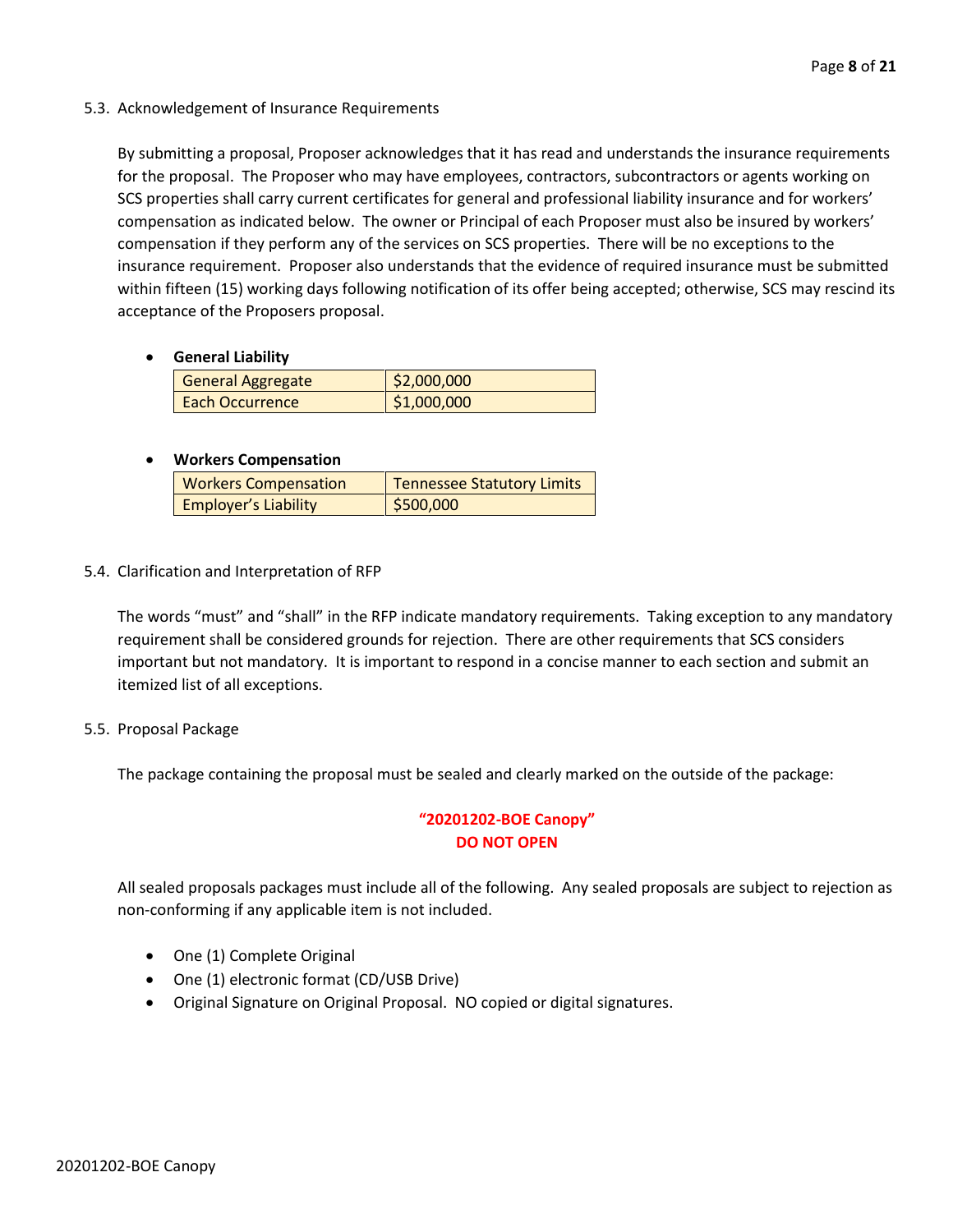# The outside of the proposal package must be labeled as follows (if applicable) per **T.C.A § 62-6-119**:

- 1. The name, license number, expiration date thereof, and license classification of the contractor applying to bid for the prime contract;
- 2. The name, license number, expiration date thereof, and license classification of the contractor applying to bid for the masonry contract where the total cost of the materials and labor for the masonry portion of the construction project exceeds one hundred thousand dollars (\$100,000);
- 3. The name, license number, expiration date thereof, and license classification of the contractor applying to bid for the electrical, plumbing, heating, ventilation, or air conditioning contracts except when such contractor's portion of the construction project is less than twenty-five thousand dollars (\$25,000);
- 4. For each vertical closed loop geothermal heating and cooling project, the company name, department of environment and conservation license number, classification (G, L or G,L) and the expiration date, except when the geothermal portion of the construction project is in an amount less than twenty-five thousand dollars (\$25,000);
- 5. Prime contractor bidders who are to perform the masonry portion of the construction project which exceeds one hundred thousand dollars (\$100,000), materials and labor, the electrical, plumbing, heating, ventilation or air conditioning or the geothermal heating and cooling must be so designated; and
- 6. Only one (1) contractor in each of the classifications listed above shall be written on the bid envelope.

Failure of any bidder to furnish the required information shall void such bid and such bid shall not be considered.

# 5.6. Delivery of Proposals

Sealed proposals will be accepted until **November 5, 2020 @ 10:00 a.m. Local Time**. Proposals received after that time will be deemed invalid. Vendors mailing proposal packages must allow sufficient time to ensure receipt of their package by the time specified. SCS shall not accept proposals via electronic transmission such as email, fax, etc. There will be no exceptions. Proposals will be opened and read aloud. The reading of the bids will begin at **10:00 a.m. Local Time**.

Due to the nature of deliveries to the SCS Support Services Facility by carriers such as UPS, FedEx and such like; the proposal package will be accepted if the date and time on the delivery confirmation are indicated to be on or before the Proposal Deadline.

Delivery Address: Sumner County Board of Education Attn: Purchasing Supervisor 1500 Airport Road Gallatin, TN 37066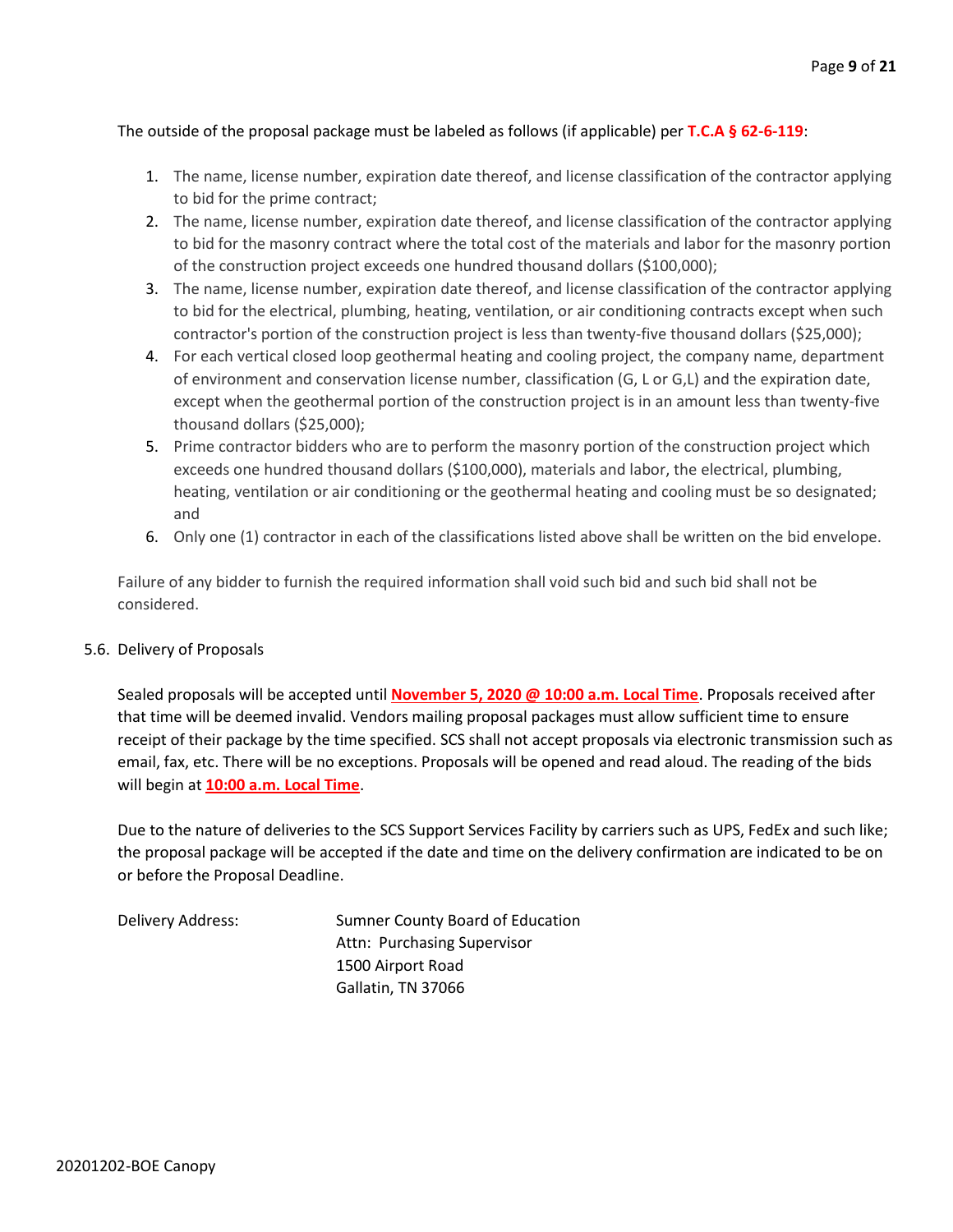# 5.7. Evaluation of Proposals

The SCS Purchasing Supervisor will first examine the proposals to reject those that are clearly non-responsive to the stated requirements. Proposers who are determined to be non-responsive and/or non-responsible will be notified of this determination.

The evaluation process will include the following factors:

- Company Experience and Qualifications
	- o The nature and scope of the Proposers business.
	- $\circ$  The number of years the Proposer has been licensed to do business.
	- $\circ$  The number of years the Proposer has been providing the requested services.
	- o How many similarly sized or larger K-12 clients have you contract with?
- Compensation/Price Data
	- o Address all costs associated with performance of the contracted services.
- Past Performance and References
	- $\circ$  Provided a minimum of three (3) client references for similar projects in size and scope successfully completed by Proposer within the last three (3) years. Attachment 6.3.
	- $\circ$  SCS may also consider other sources of pertinent past performance information, including the districts own experience with the Proposer.
- 5.8. Request for Clarification of Proposals

Requests for clarification of proposals shall be distributed by the Purchasing Supervisor in writing (or email).

# 5.9. Protests

In the event that any interested party finds any part of the listed specifications, terms or conditions to be discrepant, incomplete or otherwise questionable in any respect; it shall be the responsibility of the concerned party to notify the SCS Purchasing Office of such matters immediately upon receipt of the RFP. All notifications must be sent to the Purchasing Supervisor via email at [purchasing@sumnerschools.org.](mailto:purchasing@sumnerschools.org)

Any actual or prospective Proposer who is aggrieved in connection with the RFP or award of a contract may protest to the Purchasing Supervisor and/or the Sumner County Board of Education at its regularly scheduled meeting.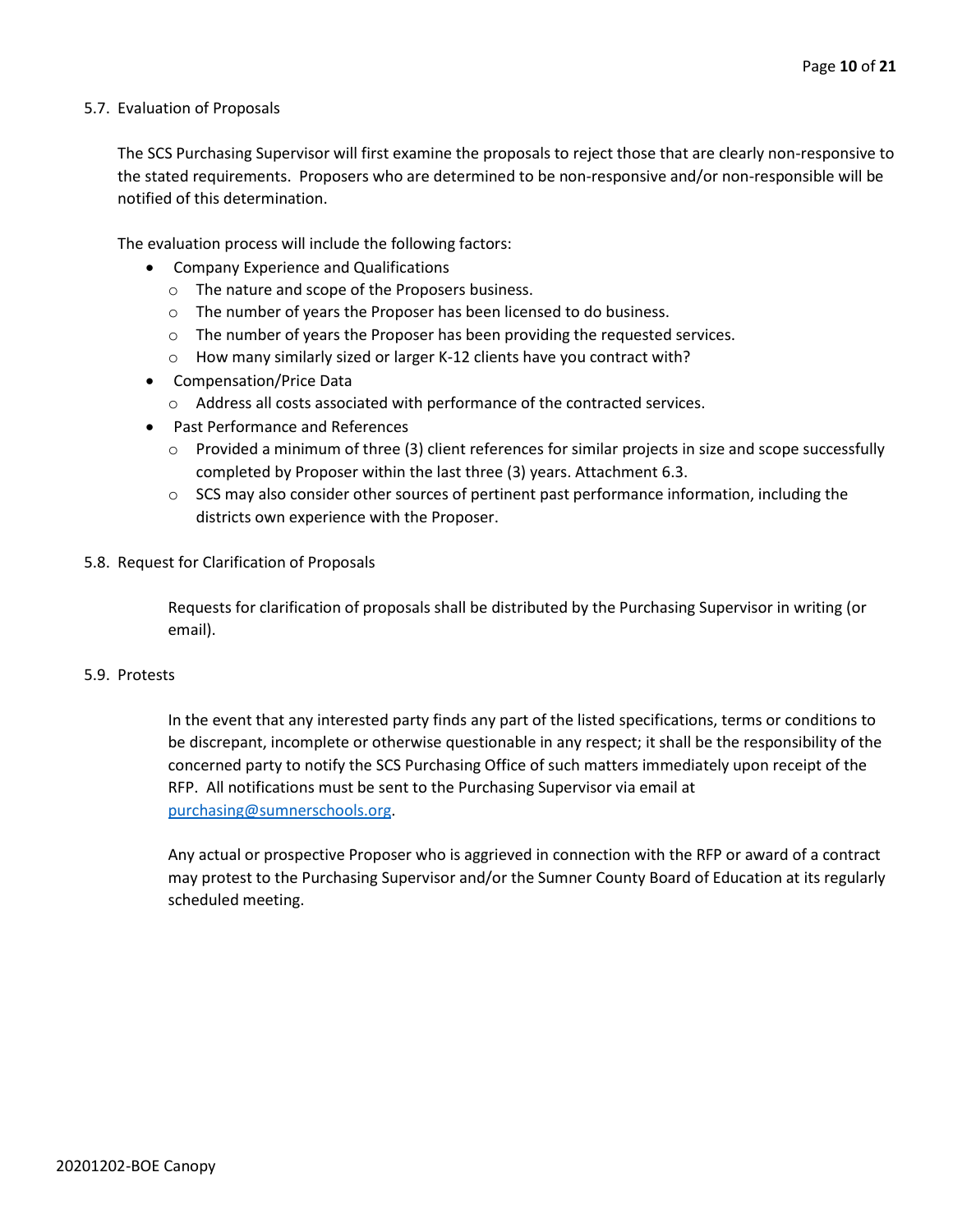# **ATTACHMENT 6.1 - Contact Information**

| <b>Company Legal Name:</b>                 |                                                                                                                                  |  |
|--------------------------------------------|----------------------------------------------------------------------------------------------------------------------------------|--|
| <b>Company Official Address:</b>           |                                                                                                                                  |  |
|                                            |                                                                                                                                  |  |
| Company Web Site (URL):                    |                                                                                                                                  |  |
|                                            |                                                                                                                                  |  |
|                                            |                                                                                                                                  |  |
| Contact Person for project administration: |                                                                                                                                  |  |
|                                            |                                                                                                                                  |  |
|                                            |                                                                                                                                  |  |
|                                            |                                                                                                                                  |  |
|                                            | (office)                                                                                                                         |  |
|                                            |                                                                                                                                  |  |
|                                            | (mobile)<br><u> 1989 - Johann John Harry Harry Harry Harry Harry Harry Harry Harry Harry Harry Harry Harry Harry Harry Harry</u> |  |
|                                            |                                                                                                                                  |  |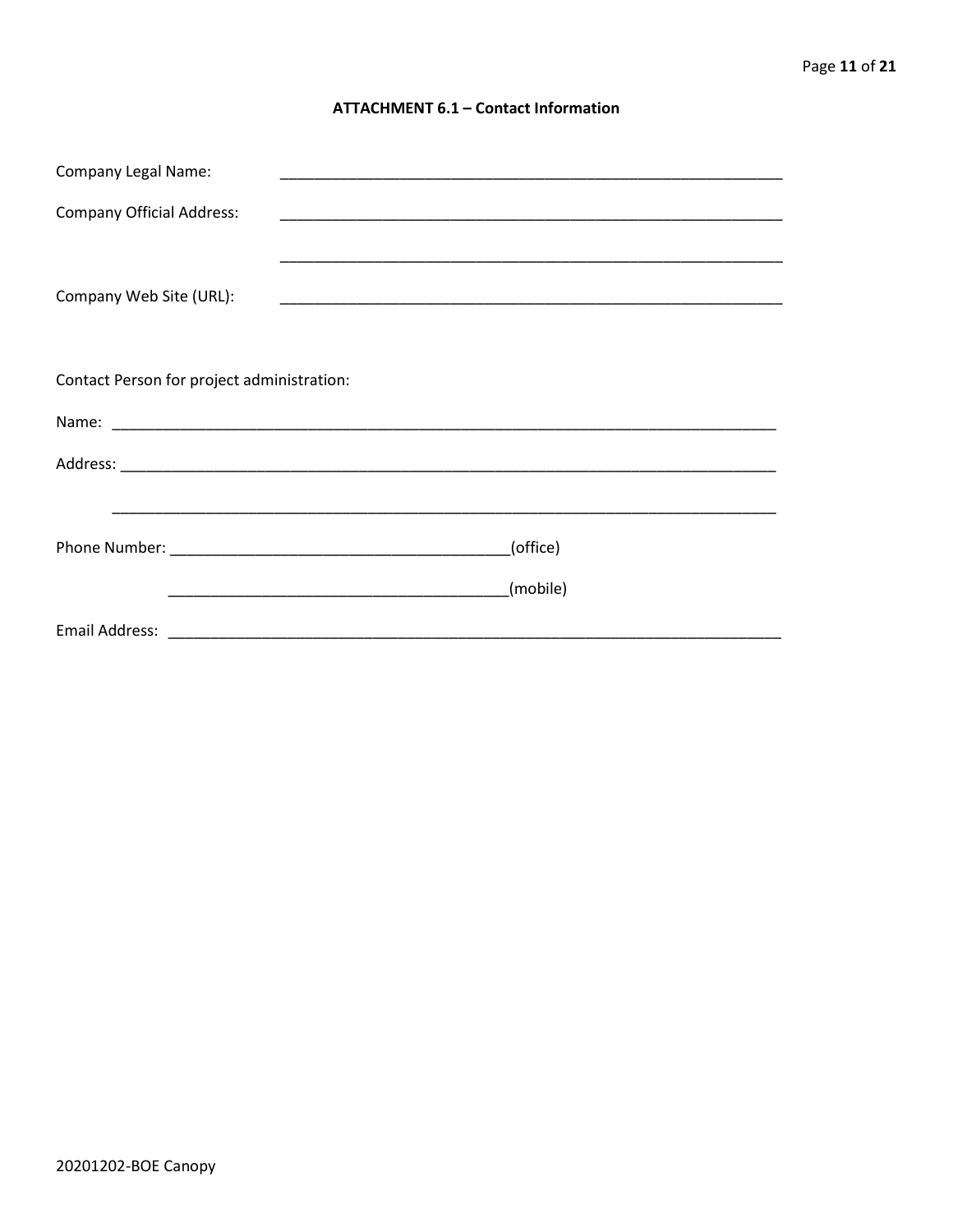

Attn: Purchasing Supervisor 1500 Airport Road Gallatin, TN 37066

**ATTACHMENT 6.2 – Bid Form/Certification**

Date \_\_\_\_\_\_\_\_\_\_\_\_\_\_\_\_\_\_\_\_\_\_\_\_\_\_\_\_\_\_\_\_

| <b>DESCRIPTION</b>                 | <b>COST PER SQUARE FOOT</b> |
|------------------------------------|-----------------------------|
| <b>Base Bid</b>                    |                             |
| <b>Additional Pricing</b>          |                             |
| L-shape & Hexagonal<br>$\circ$     |                             |
| <b>Step Downs</b><br>$\circ$       |                             |
| Radius<br>$\Omega$                 |                             |
| <b>Alternate Color</b><br>$\Omega$ |                             |

By checking this box, Proposer agrees that SCS reserves the right to extend the terms, conditions and prices of this contract to other Institutions (such as State, Local and/or Public Agencies) who express an interest in participating in any contract that results from this RFP. Each of the piggyback Institutions will issue their own purchasing documents for the goods/service. Proposer agrees that SCS shall bear no responsibility or liability for any agreements between Proposer and the other Institution(s) who desire to exercise this option.

Authorized Signature \_\_\_\_\_\_\_\_\_\_\_\_\_\_\_\_\_\_\_\_\_\_\_\_\_\_\_\_\_\_\_\_\_\_\_\_\_\_\_\_\_\_\_\_\_\_\_\_\_\_\_\_\_\_\_\_\_\_\_

Title \_\_\_\_\_\_\_\_\_\_\_\_\_\_\_\_\_\_\_\_\_\_\_\_\_\_\_\_\_\_\_\_\_\_\_\_\_\_\_\_\_\_\_\_\_\_\_\_\_\_\_\_\_\_\_\_\_\_\_\_\_\_\_\_\_\_\_\_\_\_\_\_\_

Printed Name \_\_\_\_\_\_\_\_\_\_\_\_\_\_\_\_\_\_\_\_\_\_\_\_\_\_\_\_\_\_\_\_\_\_\_\_\_\_\_\_\_\_\_\_\_\_\_\_\_\_\_\_\_\_\_\_\_\_\_\_\_\_\_\_\_

Vendor Legal Name \_\_\_\_\_\_\_\_\_\_\_\_\_\_\_\_\_\_\_\_\_\_\_\_\_\_\_\_\_\_\_\_\_\_\_\_\_\_\_\_\_\_\_\_\_\_\_\_\_\_\_\_\_\_\_\_\_\_\_\_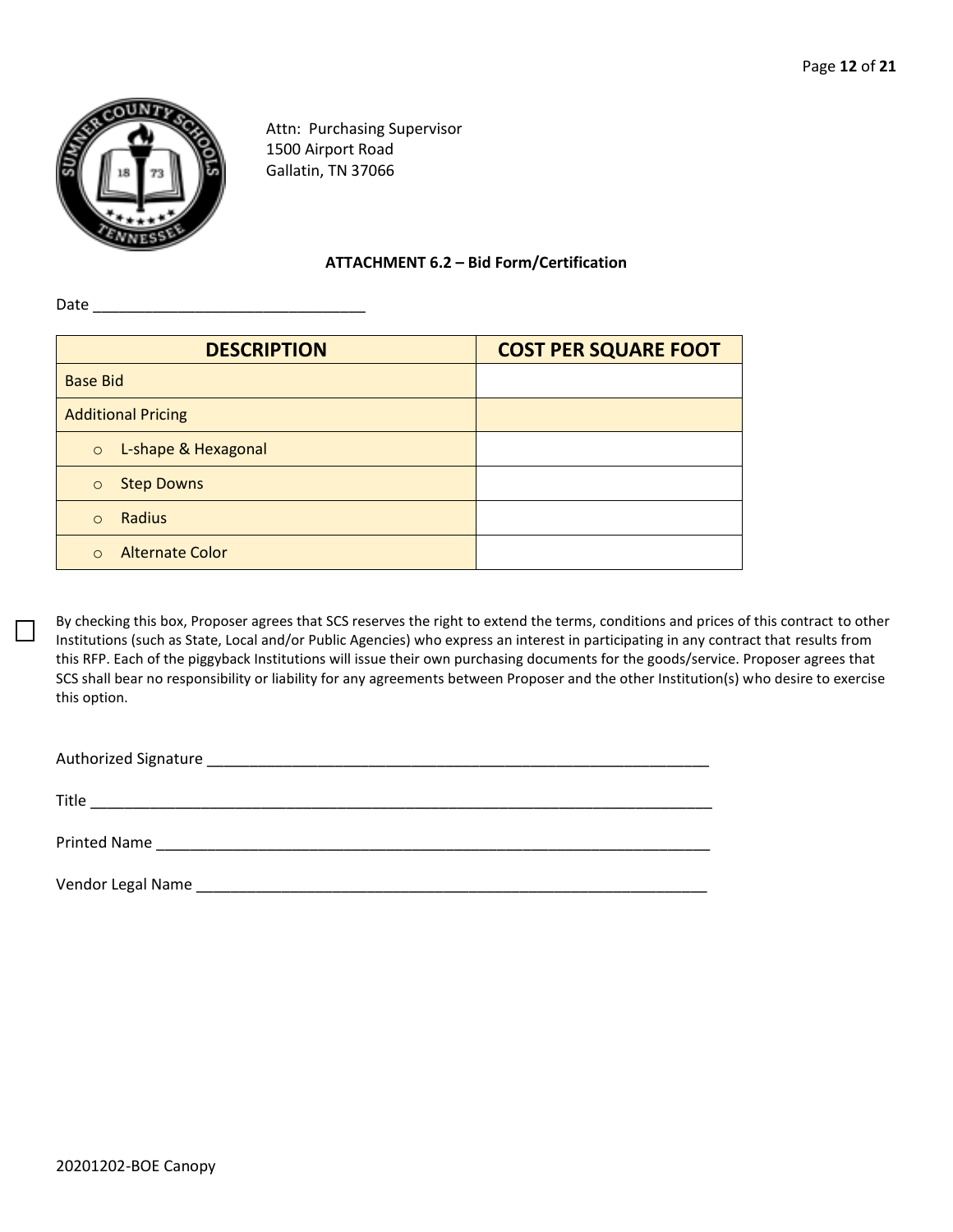# **ATTACHMENT 6.3 - References**

| 1. |                                     |  |
|----|-------------------------------------|--|
|    |                                     |  |
|    |                                     |  |
|    |                                     |  |
|    |                                     |  |
|    |                                     |  |
| 2. |                                     |  |
|    |                                     |  |
|    |                                     |  |
|    |                                     |  |
|    |                                     |  |
|    |                                     |  |
|    |                                     |  |
| З. |                                     |  |
|    |                                     |  |
|    |                                     |  |
|    |                                     |  |
|    |                                     |  |
|    |                                     |  |
|    | 4. Project Name/Location: _________ |  |
|    |                                     |  |
|    |                                     |  |
|    |                                     |  |

\*Proposers may copy this page and submit additional references.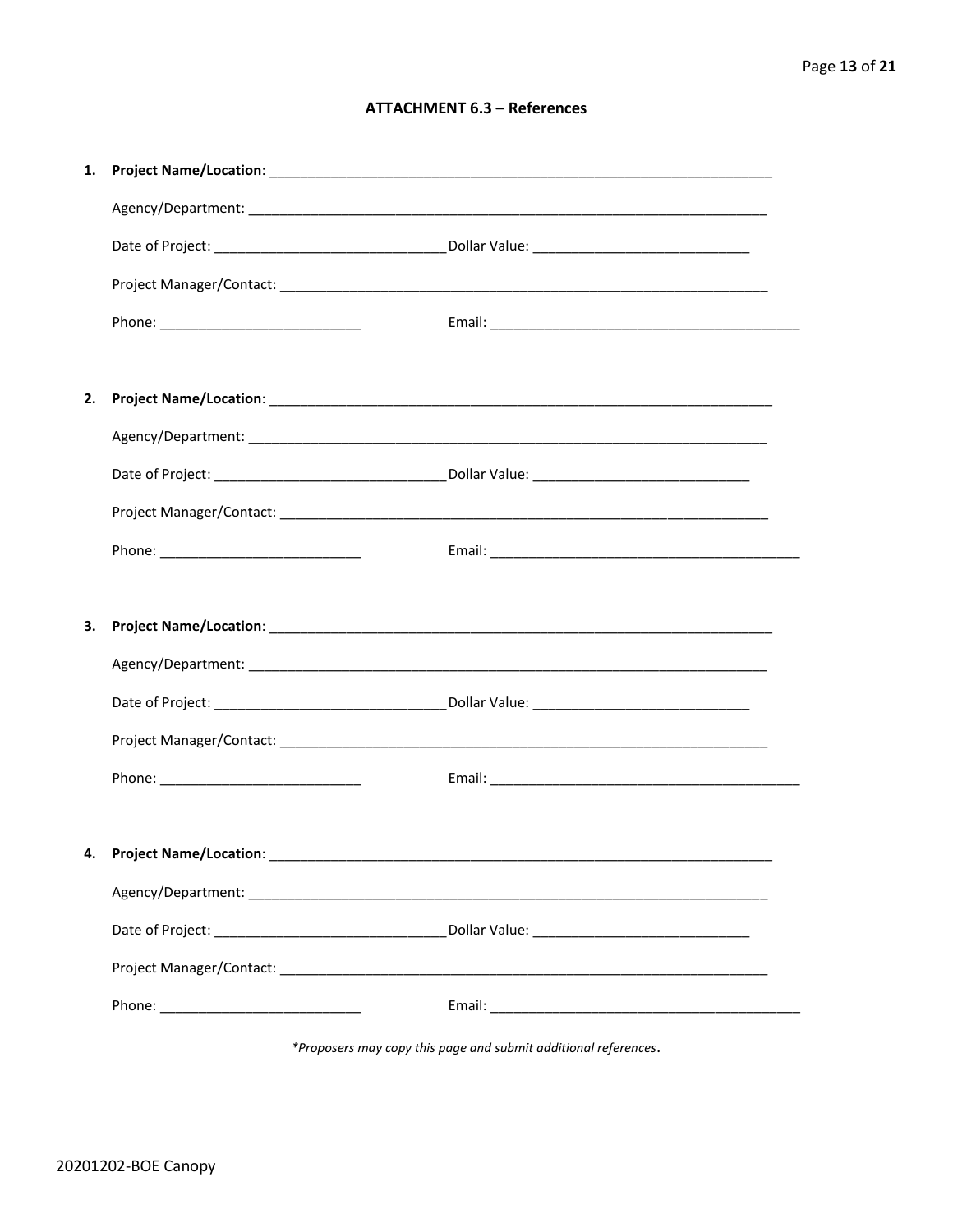# **ATTACHMENT 6.4 – Certification of Non-Collusion & Debarment or Suspension**

The undersigned Proposer certifies that they are duly authorized to execute this contract, that this company, corporation, firm, partnership or individual has not prepared this proposal in collusion with any other respondent, and that the contents of this proposal as to prices, terms or conditions of said proposal have not been communicated by the undersigned nor by any employee or agent to any other person engaged in this type of business prior to the official opening of this proposal.

The undersigned Proposer certifies, to the best of its knowledge and belief, that it and its principals:

- Are not presently debarred, suspended, proposed for debarment, declared ineligible or voluntarily excluded from participation in transactions under federal non-procurement programs by any federal department or agency;
- Have not, within the three-year period preceding the proposal, had one or more public transactions (federal, state or local) terminated for cause or default; and
- Are not presently indicated or otherwise criminally or civilly charged by a government entity (federal, state or local) and have not, within the three-year period preceding the bid, been convicted or had a civil judgement rendered against it:
	- $\circ$  For the commission of fraud or a criminal offense in connection with obtaining, attempting to obtain or performing a public transaction (federal, state or local) or a procurement contract under such a public transaction;
	- $\circ$  For the violation of federal or state antitrust statutes, including those proscribing price fixing between competitors, the allocation of customers between competitors, or bid rigging; or
	- o For the commission of embezzlement, theft, forgery, bribery, falsification or destruction of records, making false statements, or receiving stolen property.

I understand that a false statement on this certification may be grounds for the rejection of this proposal or the termination of the award. In addition, under 18 U.S.C. 1001, a false statement may result in a fine of up to \$10,000 or imprisonment for up to five years, or both.

Company: \_\_\_\_\_\_\_\_\_\_\_\_\_\_\_\_\_\_\_\_\_\_\_\_\_\_\_\_\_\_\_\_\_\_\_\_\_\_\_\_\_\_\_\_\_\_\_\_\_\_\_\_\_\_\_\_\_\_\_\_\_\_\_\_\_\_\_\_\_\_\_\_\_\_\_\_

Respondent Signature: \_\_\_\_\_\_\_\_\_\_\_\_\_\_\_\_\_\_\_\_\_\_\_\_\_\_\_\_\_\_\_\_\_\_\_\_\_\_\_\_\_\_\_\_\_\_\_\_\_\_\_\_\_\_\_\_\_\_\_\_\_\_\_\_\_\_

Respondent (Print Name & Title): \_\_\_\_\_\_\_\_\_\_\_\_\_\_\_\_\_\_\_\_\_\_\_\_\_\_\_\_\_\_\_\_\_\_\_\_\_\_\_\_\_\_\_\_\_\_\_\_\_\_\_\_\_\_\_\_\_

Date: \_\_\_\_\_\_\_\_\_\_\_\_\_\_\_\_\_\_\_\_\_\_\_\_\_\_\_\_\_\_\_\_\_\_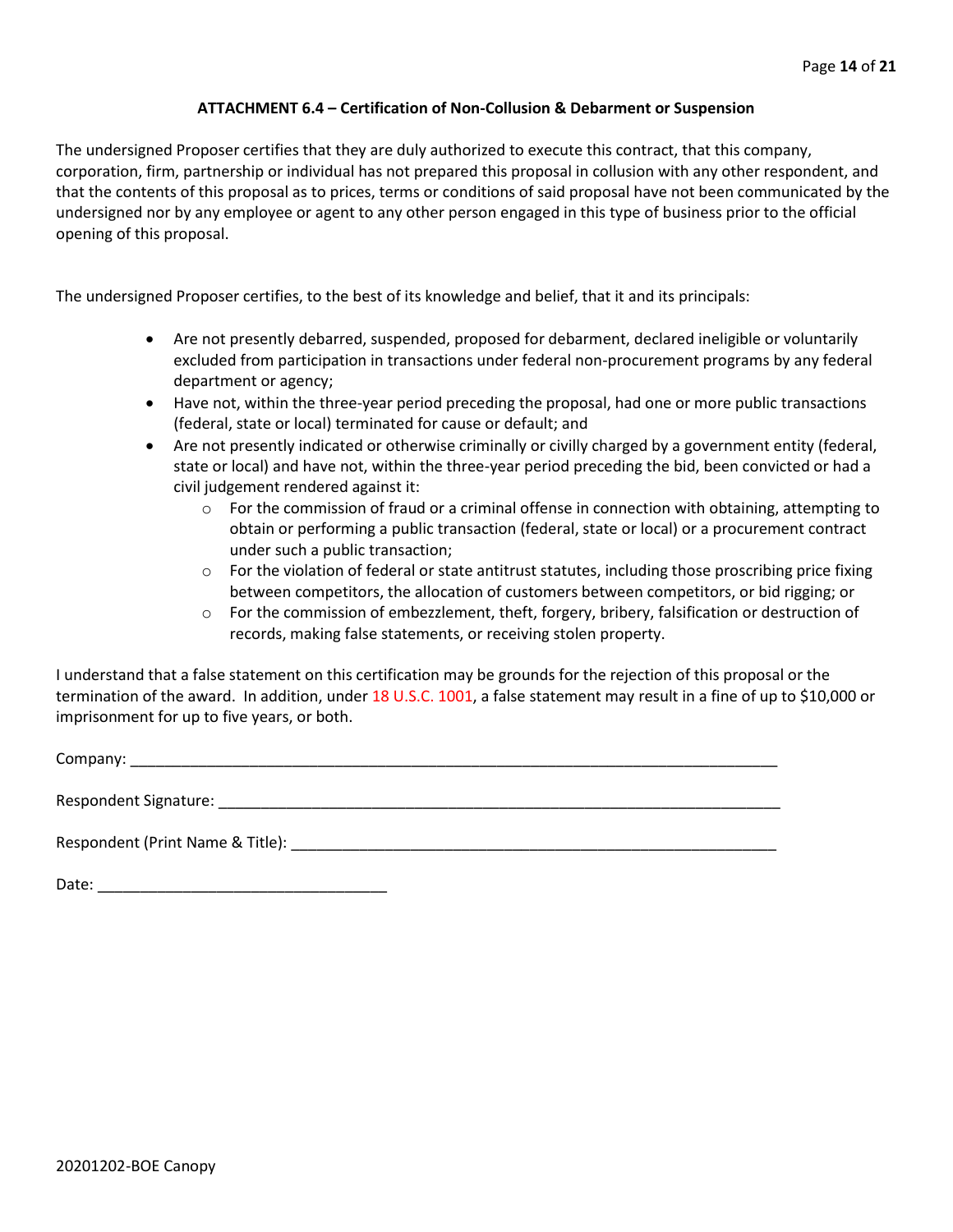# **ATTACHMENT 6.5 – Attestation Re Personnel**

# **ATTESTATION RE PERSONNEL USED IN CONTRACT PERFORMANCE**

| CONTRACTOR LEGAL ENTITY NAME:                                          |  |
|------------------------------------------------------------------------|--|
| FEDERAL EMPLOYER IDENTIFICATION NUMBER:<br>(or Social Security Number) |  |

**The Contractor, identified above, does hereby attest, certify, warrant and assure that the Contractor shall not knowingly utilize the services of an illegal immigrant in the performance of this Contract and shall not knowingly utilize the services of any subcontractor who will utilize the services of an illegal immigrant in the performance of this Contract, T.C.A. § 12-3-309.**

SIGNATURE & DATE:

*NOTICE: This attestation MUST be signed by an individual empowered to contractually bind the Contractor.*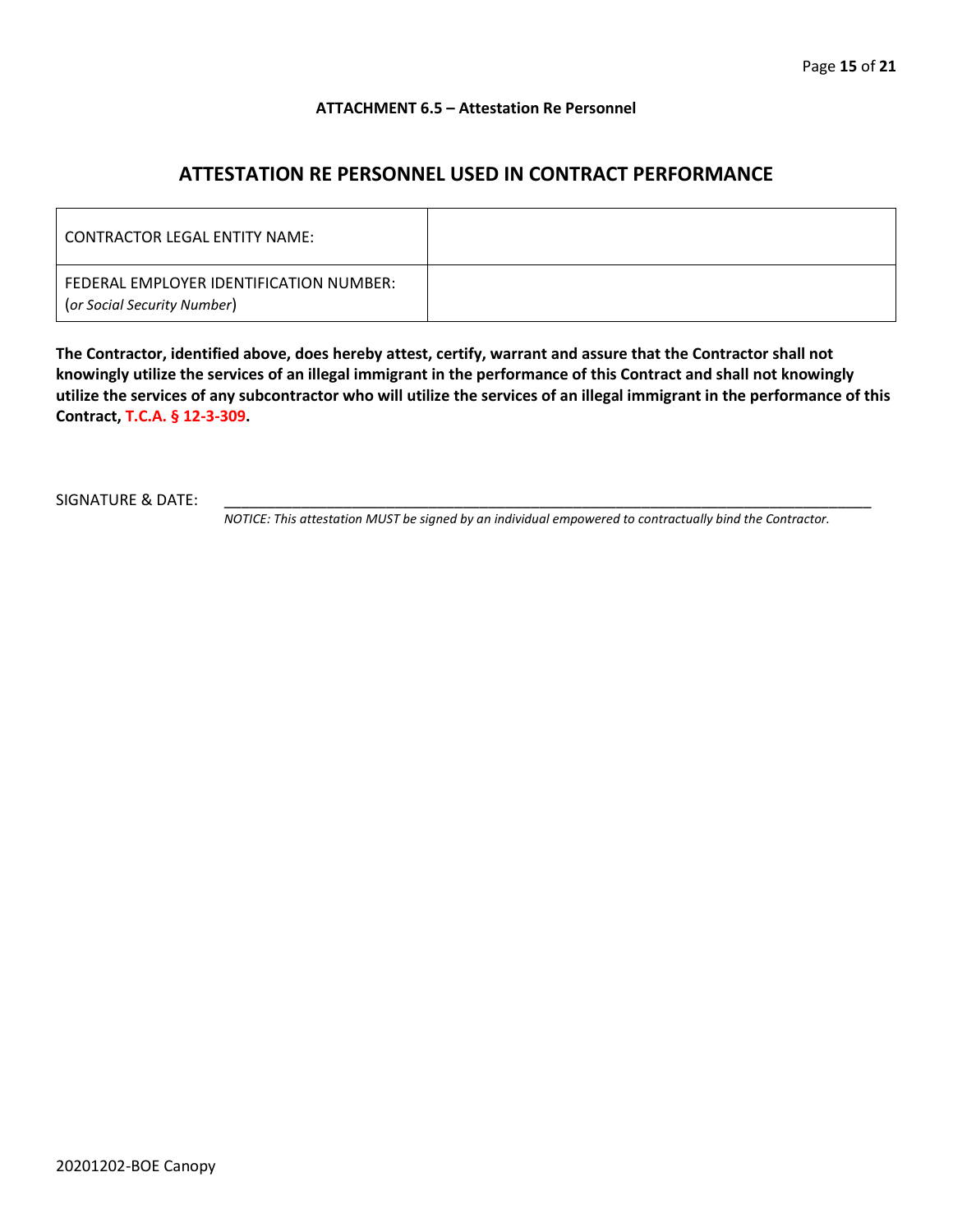#### **ATTACHMENT 6.6 – Drug Free Workplace Affidavit**

The Sumner County Board of Education is committed to maintaining a safe and productive work environment for its employees and to providing high quality service to its citizens. The goal of this policy is for Sumner County Board of Education employees and contractors to remain, or become and remain, drug-free. Abuse and dependency on alcohol and/or drugs can seriously affect the health of employees, contractors and citizens, jeopardize personal safety, impact the safety of others and impair job performance.

STATE OF

**COUNTY OF** \_\_\_\_\_\_\_\_\_\_\_\_\_\_\_\_\_\_\_\_\_\_\_\_\_\_\_\_\_\_\_\_\_

The undersigned, principal officer of

an employer of five (5) or more employees contracting with Sumner County Board of Education to provide goods or services, hereby states under oath as follows:

- 1. The undersigned is a principal officer of (hereinafter referred to as the "Company") and is duly authorized to execute this Affidavit on behalf of the Company.
- 2. The Company submits this Affidavit pursuant to **T.C.A. § 50-9-113**, which requires each employer with no less than five (5) employees receiving pay who contracts with the state and any local government to provide contracted services to submit an affidavit stating that such employer has a drug-free workplace program that complies with Title 50, Chapter 9 of the *Tennessee Code Annotated*.
- 3. The Company is in compliance with **T.C.A. § 50-9-113** and all applicable Federal Laws, Rules and Regulations requiring a drug-free workplace program.

Further affiant saith not.

| Principal Officer: |  |
|--------------------|--|
|                    |  |
| <b>STATE OF</b>    |  |

**COUNTY OF** \_\_\_\_\_\_\_\_\_\_\_\_\_\_\_\_\_\_\_\_\_\_\_\_\_\_\_\_\_\_\_\_\_\_

Before me personally appeared \_\_\_\_\_\_\_\_\_\_\_\_\_\_\_\_\_\_\_\_\_\_\_\_\_\_\_\_\_\_\_\_\_\_\_\_\_\_\_\_\_\_\_\_\_\_\_\_\_\_\_\_\_\_\_\_\_\_\_\_\_\_, with whom I am personally acquainted (or proved to me on the basis of satisfactory evidence) and who acknowledged that such person executed the foregoing affidavit for the purposes therein contained.

Witness my hand and seal at office this \_\_\_\_\_\_\_\_\_\_\_\_\_ day of \_\_\_\_\_\_\_\_\_\_\_\_\_\_\_\_\_\_\_\_\_, 20\_\_\_\_.

\_\_\_\_\_\_\_\_\_\_\_\_\_\_\_\_\_\_\_\_\_\_\_\_\_\_\_\_\_\_\_\_\_\_\_\_\_\_\_\_\_\_\_\_\_\_\_\_ Notary Public

My commission expires: **Example 20**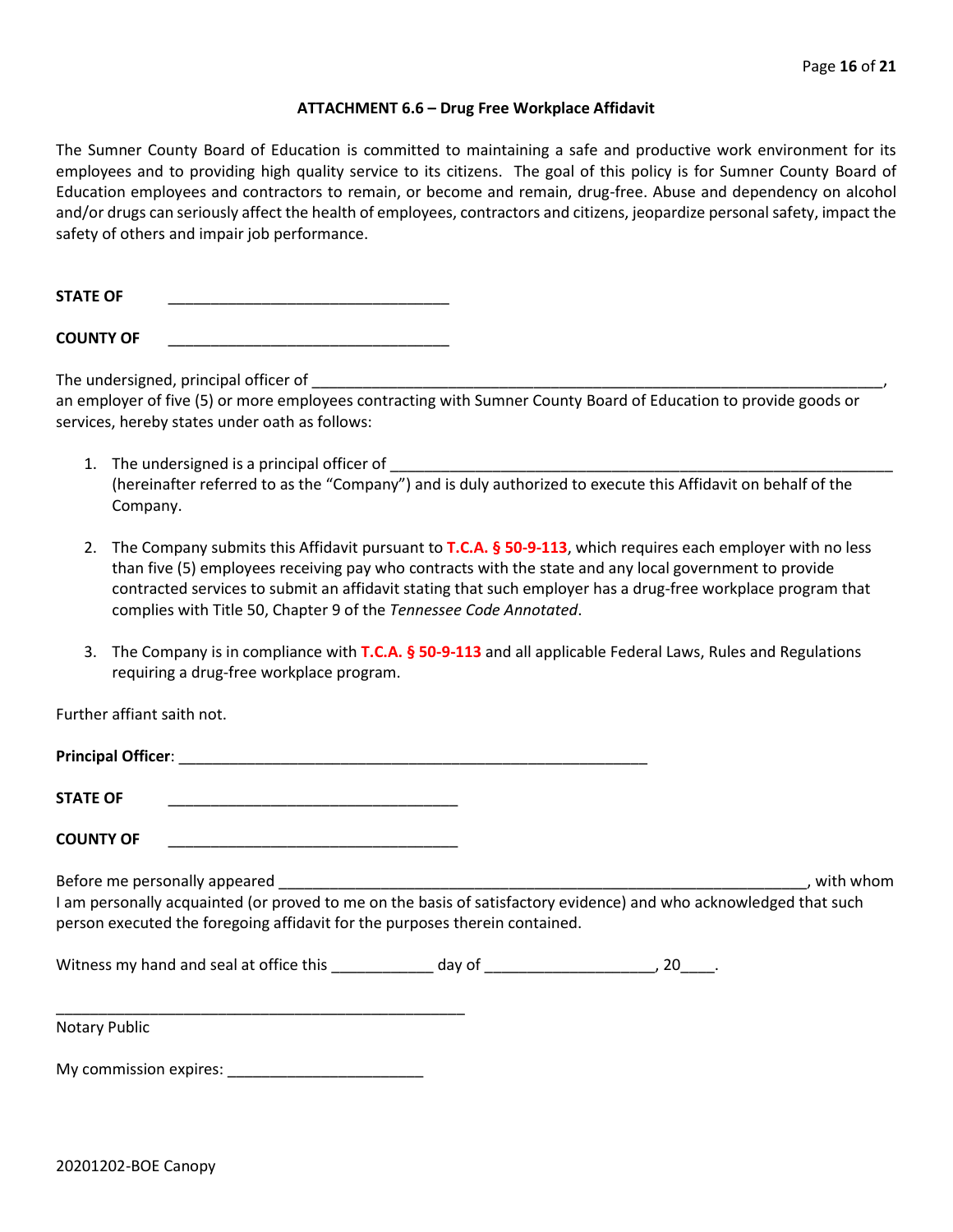# **ATTACHMENT 6.7 – W9**

| (Rev. December 2014)<br><b>Identification Number and Certification</b><br>Department of the Treasury<br>Internal Revenue Service<br>1 Name (as shown on your income tax return). Name is required on this line; do not leave this line blank.<br>2 Business name/disregarded entity name, if different from above<br>N<br>3 Check appropriate box for federal tax classification; check only one of the following seven boxes:                                                                                                                                                                                                                           |                                                                                  |                                                                                                                                                                                                                                                                                                            | <b>Request for Taxpayer</b>                                                                                                                                                                            | Give Form to the<br>requester. Do not<br>send to the IRS.<br>4 Exemptions (codes apply only to |                        |                                                                                                                                                                                         |  |  |
|----------------------------------------------------------------------------------------------------------------------------------------------------------------------------------------------------------------------------------------------------------------------------------------------------------------------------------------------------------------------------------------------------------------------------------------------------------------------------------------------------------------------------------------------------------------------------------------------------------------------------------------------------------|----------------------------------------------------------------------------------|------------------------------------------------------------------------------------------------------------------------------------------------------------------------------------------------------------------------------------------------------------------------------------------------------------|--------------------------------------------------------------------------------------------------------------------------------------------------------------------------------------------------------|------------------------------------------------------------------------------------------------|------------------------|-----------------------------------------------------------------------------------------------------------------------------------------------------------------------------------------|--|--|
| Specific Instructions on page<br>Print or type                                                                                                                                                                                                                                                                                                                                                                                                                                                                                                                                                                                                           | Individual/sole proprietor or<br>single-member LLC<br>Other (see instructions) ▶ | C Corporation<br>Limited liability company. Enter the tax classification (C=C corporation, S=S corporation, P=partnership) ▶<br>Note. For a single-member LLC that is disregarded, do not check LLC; check the appropriate box in the line above for<br>the tax classification of the single-member owner. | S Corporation Partnership<br>Trust/estate<br>code (if any)                                                                                                                                             |                                                                                                |                        | certain entities, not individuals; see<br>instructions on page 3):<br>Exempt payee code (if any)<br>Exemption from FATCA reporting<br>(Applies to accounts maintained outside the U.S.) |  |  |
| See                                                                                                                                                                                                                                                                                                                                                                                                                                                                                                                                                                                                                                                      |                                                                                  | 5 Address (number, street, and apt. or suite no.)<br>Requester's name and address (optional)<br>6 City, state, and ZIP code<br>7 List account number(s) here (optional)                                                                                                                                    |                                                                                                                                                                                                        |                                                                                                |                        |                                                                                                                                                                                         |  |  |
| Part I                                                                                                                                                                                                                                                                                                                                                                                                                                                                                                                                                                                                                                                   |                                                                                  | <b>Taxpayer Identification Number (TIN)</b>                                                                                                                                                                                                                                                                |                                                                                                                                                                                                        |                                                                                                |                        |                                                                                                                                                                                         |  |  |
| Enter your TIN in the appropriate box. The TIN provided must match the name given on line 1 to avoid                                                                                                                                                                                                                                                                                                                                                                                                                                                                                                                                                     |                                                                                  |                                                                                                                                                                                                                                                                                                            |                                                                                                                                                                                                        |                                                                                                | Social security number |                                                                                                                                                                                         |  |  |
| backup withholding. For individuals, this is generally your social security number (SSN). However, for a<br>resident alien, sole proprietor, or disregarded entity, see the Part I instructions on page 3. For other<br>entities, it is your employer identification number (EIN). If you do not have a number, see How to get a<br>TIN on page 3.                                                                                                                                                                                                                                                                                                       |                                                                                  |                                                                                                                                                                                                                                                                                                            | or                                                                                                                                                                                                     |                                                                                                |                        |                                                                                                                                                                                         |  |  |
| Note. If the account is in more than one name, see the instructions for line 1 and the chart on page 4 for<br>guidelines on whose number to enter.                                                                                                                                                                                                                                                                                                                                                                                                                                                                                                       |                                                                                  |                                                                                                                                                                                                                                                                                                            | Employer identification number<br>-                                                                                                                                                                    |                                                                                                |                        |                                                                                                                                                                                         |  |  |
| Part II                                                                                                                                                                                                                                                                                                                                                                                                                                                                                                                                                                                                                                                  | <b>Certification</b>                                                             |                                                                                                                                                                                                                                                                                                            |                                                                                                                                                                                                        |                                                                                                |                        |                                                                                                                                                                                         |  |  |
| Under penalties of perjury, I certify that:                                                                                                                                                                                                                                                                                                                                                                                                                                                                                                                                                                                                              |                                                                                  |                                                                                                                                                                                                                                                                                                            |                                                                                                                                                                                                        |                                                                                                |                        |                                                                                                                                                                                         |  |  |
| 1. The number shown on this form is my correct taxpayer identification number (or I am waiting for a number to be issued to me); and<br>2. I am not subject to backup withholding because: (a) I am exempt from backup withholding, or (b) I have not been notified by the Internal Revenue<br>Service (IRS) that I am subject to backup withholding as a result of a failure to report all interest or dividends, or (c) the IRS has notified me that I am<br>no longer subject to backup withholding; and                                                                                                                                              |                                                                                  |                                                                                                                                                                                                                                                                                                            |                                                                                                                                                                                                        |                                                                                                |                        |                                                                                                                                                                                         |  |  |
| 3. I am a U.S. citizen or other U.S. person (defined below); and                                                                                                                                                                                                                                                                                                                                                                                                                                                                                                                                                                                         |                                                                                  |                                                                                                                                                                                                                                                                                                            |                                                                                                                                                                                                        |                                                                                                |                        |                                                                                                                                                                                         |  |  |
| 4. The FATCA code(s) entered on this form (if any) indicating that I am exempt from FATCA reporting is correct.                                                                                                                                                                                                                                                                                                                                                                                                                                                                                                                                          |                                                                                  |                                                                                                                                                                                                                                                                                                            |                                                                                                                                                                                                        |                                                                                                |                        |                                                                                                                                                                                         |  |  |
| Certification instructions. You must cross out item 2 above if you have been notified by the IRS that you are currently subject to backup withholding<br>because you have failed to report all interest and dividends on your tax return. For real estate transactions, item 2 does not apply. For mortgage<br>interest paid, acquisition or abandonment of secured property, cancellation of debt, contributions to an individual retirement arrangement (IRA), and<br>generally, payments other than interest and dividends, you are not required to sign the certification, but you must provide your correct TIN. See the<br>instructions on page 3. |                                                                                  |                                                                                                                                                                                                                                                                                                            |                                                                                                                                                                                                        |                                                                                                |                        |                                                                                                                                                                                         |  |  |
| Sign<br>Here                                                                                                                                                                                                                                                                                                                                                                                                                                                                                                                                                                                                                                             | Signature of<br>U.S. person ▶                                                    |                                                                                                                                                                                                                                                                                                            | Date P                                                                                                                                                                                                 |                                                                                                |                        |                                                                                                                                                                                         |  |  |
|                                                                                                                                                                                                                                                                                                                                                                                                                                                                                                                                                                                                                                                          | <b>General Instructions</b>                                                      |                                                                                                                                                                                                                                                                                                            | · Form 1098 (home mortgage interest), 1098-E (student Ioan interest), 1098-T<br>(tuition)                                                                                                              |                                                                                                |                        |                                                                                                                                                                                         |  |  |
| Section references are to the Internal Revenue Code unless otherwise noted.                                                                                                                                                                                                                                                                                                                                                                                                                                                                                                                                                                              |                                                                                  |                                                                                                                                                                                                                                                                                                            | • Form 1099-C (canceled debt)                                                                                                                                                                          |                                                                                                |                        |                                                                                                                                                                                         |  |  |
| Future developments. Information about developments affecting Form W-9 (such<br>as legislation enacted after we release it) is at www.irs.gov/fw9.                                                                                                                                                                                                                                                                                                                                                                                                                                                                                                       |                                                                                  | . Form 1099-A (acquisition or abandonment of secured property)                                                                                                                                                                                                                                             |                                                                                                                                                                                                        |                                                                                                |                        |                                                                                                                                                                                         |  |  |
| <b>Purpose of Form</b>                                                                                                                                                                                                                                                                                                                                                                                                                                                                                                                                                                                                                                   |                                                                                  |                                                                                                                                                                                                                                                                                                            | Use Form W-9 only if you are a U.S. person (including a resident alien), to<br>provide your correct TIN.                                                                                               |                                                                                                |                        |                                                                                                                                                                                         |  |  |
| An individual or entity (Form W-9 requester) who is required to file an information<br>return with the IRS must obtain your correct taxpayer identification number (TIN)                                                                                                                                                                                                                                                                                                                                                                                                                                                                                 |                                                                                  |                                                                                                                                                                                                                                                                                                            | If you do not return Form W-9 to the requester with a TIN, you might be subject<br>to backup withholding. See What is backup withholding? on page 2.                                                   |                                                                                                |                        |                                                                                                                                                                                         |  |  |
| which may be your social security number (SSN), individual taxpayer identification<br>number (ITIN), adoption taxpayer identification number (ATIN), or employer<br>identification number (EIN), to report on an information return the amount paid to<br>you, or other amount reportable on an information return. Examples of information                                                                                                                                                                                                                                                                                                              |                                                                                  |                                                                                                                                                                                                                                                                                                            | By signing the filled-out form, you:<br>1. Certify that the TIN you are giving is correct (or you are waiting for a number<br>to be issued).                                                           |                                                                                                |                        |                                                                                                                                                                                         |  |  |
|                                                                                                                                                                                                                                                                                                                                                                                                                                                                                                                                                                                                                                                          |                                                                                  | returns include, but are not limited to, the following:                                                                                                                                                                                                                                                    | 2. Certify that you are not subject to backup withholding, or                                                                                                                                          |                                                                                                |                        |                                                                                                                                                                                         |  |  |
| · Form 1099-INT (interest earned or paid)<br>. Form 1099-DIV (dividends, including those from stocks or mutual funds)                                                                                                                                                                                                                                                                                                                                                                                                                                                                                                                                    |                                                                                  |                                                                                                                                                                                                                                                                                                            | 3. Claim exemption from backup withholding if you are a U.S. exempt payee. If<br>applicable, you are also certifying that as a U.S. person, your allocable share of                                    |                                                                                                |                        |                                                                                                                                                                                         |  |  |
|                                                                                                                                                                                                                                                                                                                                                                                                                                                                                                                                                                                                                                                          |                                                                                  | . Form 1099-MISC (various types of income, prizes, awards, or gross proceeds)                                                                                                                                                                                                                              | any partnership income from a U.S. trade or business is not subject to the<br>withholding tax on foreign partners' share of effectively connected income, and                                          |                                                                                                |                        |                                                                                                                                                                                         |  |  |
| . Form 1099-B (stock or mutual fund sales and certain other transactions by<br>brokers)                                                                                                                                                                                                                                                                                                                                                                                                                                                                                                                                                                  |                                                                                  |                                                                                                                                                                                                                                                                                                            | 4. Certify that FATCA code(s) entered on this form (if any) indicating that you are<br>exempt from the FATCA reporting, is correct. See What is FATCA reporting? on<br>page 2 for further information. |                                                                                                |                        |                                                                                                                                                                                         |  |  |
| · Form 1099-S (proceeds from real estate transactions)<br>. Form 1099-K (merchant card and third party network transactions)                                                                                                                                                                                                                                                                                                                                                                                                                                                                                                                             |                                                                                  |                                                                                                                                                                                                                                                                                                            |                                                                                                                                                                                                        |                                                                                                |                        |                                                                                                                                                                                         |  |  |

Cat. No. 10231X

Form **W-9** (Rev. 12-2014)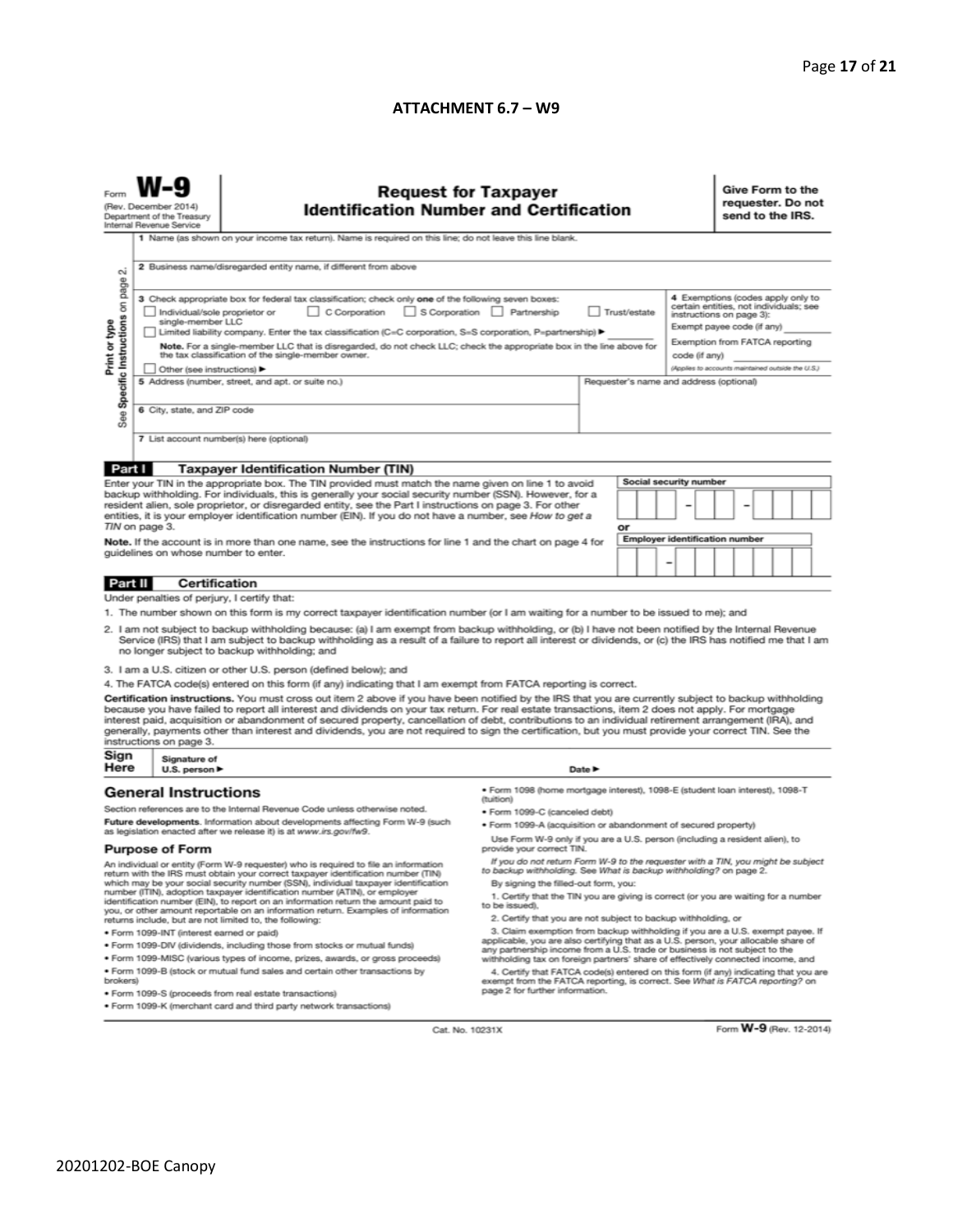# **ATTACHMENT 6.8 – Standard Terms & Conditions SUMNER COUNTY BOARD OF EDUCATION (SCS)**

#### **1. PREPARATION AND SUBMISSION OF BID.**

- **a.** Failure to examine any drawings**,** specifications, or instructions will be at the proposer's risk. Any deviation from the stated terms, conditions and specifications must be coordinated with and approved in writing by the SCS Purchasing Supervisor.
- **b.** RFP/ITB SUBMITTAL / SIGNATURE: Proposal shall give the full name and business address of the bidder. If the proposer is a corporation, the name shall be stated as it is in the corporate charter. Proposals must be signed in ink by the proposer's authorized agent. Unsigned proposals will be rejected. Proposals are to be sealed and the outside of the envelope is to reference the RFP/ITB number. The person signing the proposal must show their title, and if requested by the institution, must furnish satisfactory proof of his or her authority to bind his or her company in contract. Proposer understands that by submitting a proposal with an authorized signature, it shall constitute an offer to SCS. Proposals must be typewritten or in ink; otherwise they may not be considered. Purchase orders will be issued to the firm name appearing on the W9. Electronic submissions via email, fax, etc. shall not be accepted.
- **c.** SCS is not responsible for any costs incurred by any vendor pursuant to the RFP/ITB. The vendor shall be responsible for all costs incurred in connection with the preparation and submission of its proposal.
- **d.** All proposers must be in compliance with T.C.A. § 62-6-119 at the time of proposal submission and provide evidence of compliance with the applicable provisions of the chapter before such proposal may be considered.
- **e.** Proposals are to be received in the location designated in the RFP/ITB no later than the specified date and time. Late submissions will NOT be opened or considered.
- **f.** No erasures permitted. Errors may be crossed out and corrections printed in ink or typewritten adjacent to error and must be initialed in ink by person signing the proposal.
- **g.** Specifications: Reference to available specifications shall be sufficient to make the terms of the specifications binding on the proposer. The use of the name of a manufacturer, or any special brand or make in describing an item does not restrict the proposer to that manufacturer or specific article, unless specifically stated. Comparable products of other manufacturers will be considered if proof of compatibility is contained in the proposal. Proposers are required to notify SCSs Purchasing Supervisor whenever specifications/procedures are not perceived to be fair and open. The articles on which the proposal is submitted must be equal or superior to that specified. Informative and Descriptive Literature: The proposer must show brand or trade names of the articles proposed, when applicable. It shall be the responsibility of the proposer, including proposer's whose product is referenced, to furnish with the proposer such specifications, catalog pages, brochures or other data as will provide an adequate basis for determining the quality and functional capabilities of the product offered. Failure to provide this data may be considered valid justification for rejection of proposer.
- **h.** Samples: Samples of items when called for, must be furnished free of expense, and if not destroyed will, upon proposer's request within ten (10) days of RFP/ITB opening, be returned at the proposer's expense. Each sample must be labeled with the proposer's name, manufacturer's brand name and number, RFP/ITB number and item reference.
- **i.** Time of Performance: The number of calendar days in which delivery is to be made after receipt of order shall be stated in the RFP/ITB and may be a factor in making an award, price notwithstanding. If no delivery time is stated in the bid, bidder agrees that delivery is to be made within two weeks (10 business days) of order.
- **j.** Transportation and delivery charges should be included in the price and be fully prepaid by the vendor to the destination specified in the RFP/ITB. Proposal prices shall include delivery of all items F.O.B. destination.
- **k.** New materials and supplies must be delivered unless otherwise specifically stated in the RFP/ITB.
- **l.** Alternate/multiple bids will not be considered unless specifically called for in the RFP/ITB.
- **m.** Only proposals submitted on RFP/ITB forms furnished by SCS will be considered.
- n. By signing this RFP/ITB where indicated, the proposer agrees to strictly abide by all applicable local, state and federal statutes and regulations. The proposer further certifies that this proposer is made without collusion or fraud.
- **o.** Error in Proposal. In case of error in the extension of prices in the proposal, the unit price will govern. Late submissions will NOT be opened or considered. Proposers are cautioned to verify their proposals before submission, as amendments received after the RFP/ITB deadline will not be considered. No proposals shall be altered, amended or withdrawn after opening. After proposal opening, a proposer may withdraw a proposal only when there is obvious clerical error such as a misplaced decimal point, or when enforcement of the proposal would impose unconscionable hardship due to an error in the proposal resulting in a quotation substantially below the other proposals received. Proposal withdrawals will be considered only upon written request of the proposer.
- **2. OPEN RECORDS.** In order to comply with the provisions of the Tennessee Open Records Act, all proposals will be publicly opened and are subject to public inspection after the award upon written request. Proposers may be present at RFP/ITB opening. Summary information will be posted the SCS website, www.sumnerschools.org under the Invitation to Bid link.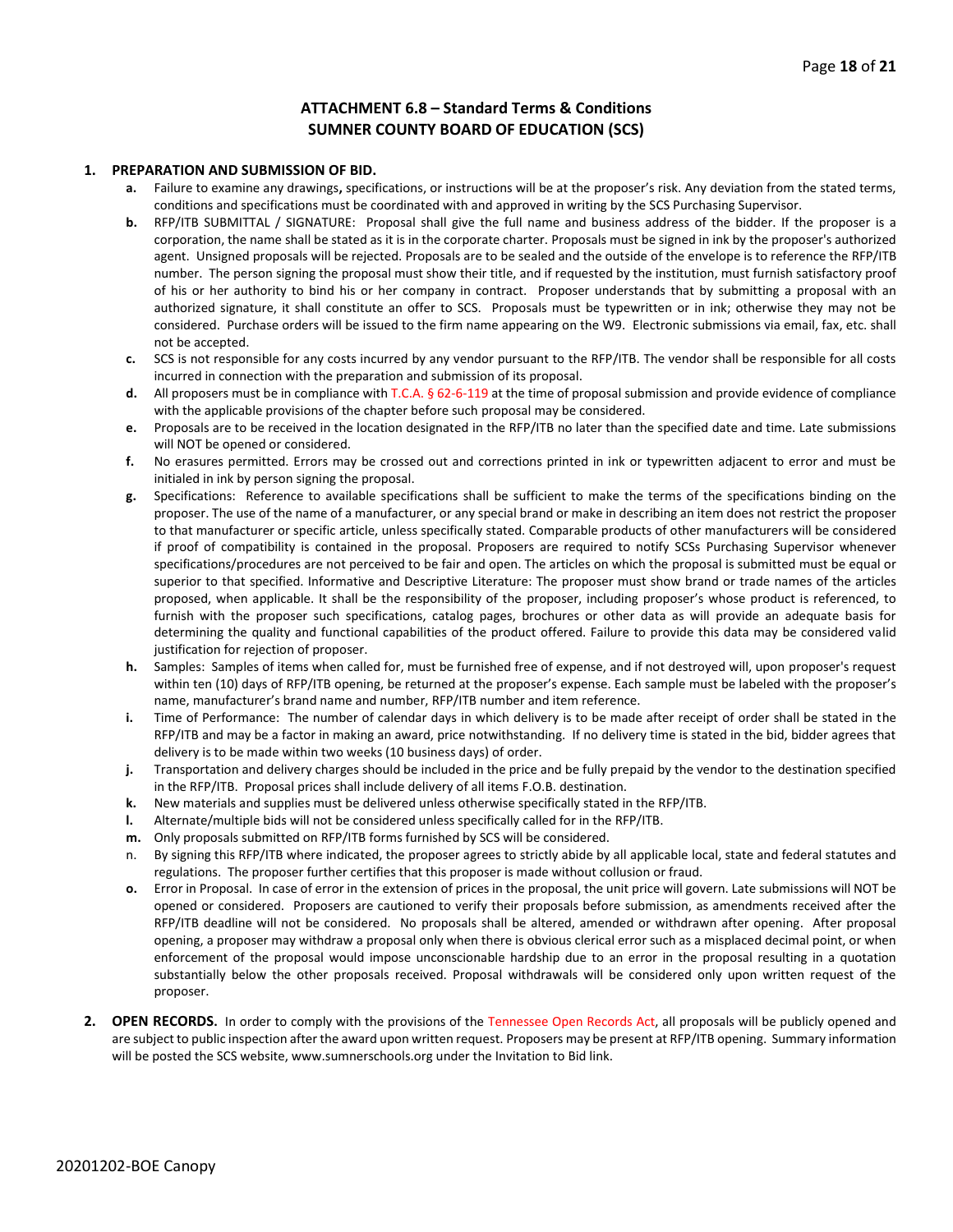- **3. ACCEPTANCE AND AWARD.** SCS reserves the right to reject any and all proposals and to waive any informality in proposals and, unless otherwise specified by the proposer to accept any item in the proposal. Action to reject all proposals shall be taken for unreasonably high prices, errors in the proposal documents, cessation of need, unavailability of funds, or any other reason approved by SCS.
	- a. Contracts and purchases will be made with the lowest, responsive, responsible, qualified proposer. The quality of the articles to be supplied, their conformity with the specifications, their suitability to the requirements of the Institution, cash discount offered, and the delivery terms will be taken into consideration.
	- b. Any deviation from these stated terms, specifications and conditions must be coordinated with and approved in writing by the Purchasing Supervisor.
	- c. Prices quoted on the response (if any) are to be considered firm and binding until the said equipment, supplies or services are in the possession of SCS.
	- d. SCS reserves the right to order more or less than the quantity listed in the proposal.
	- e. If a proposer fails to state a time within which a proposal must be accepted, it is understood and agreed that SCS shall have ninety (90) days to accept.
	- f. No purchase or contract is authorized or valid until the issuance of a SCS purchase order in accordance with SCS policy. No SCS employee is authorized to purchase equipment, supplies or services prior to the issuance of such a purchase order.
	- g. The contract may not be assigned without written SCS consent.
	- h. If the appropriate space is marked on the RFP/ITB, other Institutions (such as State, Local and/or Public Agencies) may purchase off the contract during the same period as SCS.
	- i. The awarded proposer will be required to post a performance and payment bond in the amount of 25% of the contract price if it exceeds \$100,000 as stated by T.C.A. §12-4-201.
	- j. If the project cost is in excess of \$25,000 a performance bond must be secured by the requesting part in an amount equal to the market improvement value.
	- k. By submission of this bid and signature thereof, the Bidder acknowledges compliance with the provisions of Public Chapter No. 587 / Senate Bill No. 2048 (Employee Background Check). The Bidder further agrees to submit a formal certification thereof prior to commencing work.
- **4. PAYMENT**. Payment terms must be specified in the proposal, including any discounts for early payment. Partial payments will not be approved unless justification for such payment can be shown. Terms will be NET 30 days. Payment will not be made until the conditions and specifications of the RFP/ITB are inspected and approved as conforming by persons appointed by SCS.
- **5. DEFAULT OF SELECTED VENDOR.** In case of vendor default, SCS may procure the articles or services from other sources and hold the defaulting vendor responsible for any resulting cost. If the awarded vendor violates any terms of their response, the contract, SCS policy or any law, they may be disqualified from proposing for a period of two years for minor violations or longer for major violations. Proposals from disqualified proposers will not be accepted during the period of disqualification.
- **6. INSPECTION OF PURCHASES.** Articles received which are not equivalent will not be accepted and will be picked up by the vendor or returned to vendor, shipping charges collect. SCS shall have a reasonable period in which to inspect and accept or reject materials without liability. If necessity requires SCS to use nonconforming materials, an appropriate reduction in payment may be made.
- **7. TAXES.** SCS is tax exempt; do not include taxes in quotation. Vendors making improvements or additions to or performing repair work on real property for SCS are liable for any applicable sales or use tax on tangible personal property used in connection with the contract or furnished to vendors by the state for use under the contract.
- **8. NONDISCRIMINATION.** SCS is an equal opportunity employer. SCS and bidder agree to comply with Titles VI and VII of the Civil Rights Act of 1964, Title IX of the Education Amendments of 1972, Section 504 of the Rehabilitation Act of 1973, Executive Order 11,246, the Americans with Disabilities Act of 1990, if applicable, and the related regulations to each. Each party assures that it will not discriminate against any individual including, but not limited to employees or applicants for employment and/or students, because of race, religion, creed, color, sex, age, disability, veteran status or national origin. In the event that any claims should arise with regards to violations of any such local, state or federal law, statues, rule or regulations, the vendor will indemnify and hold SCS harmless for any damages, including court costs or attorney fees, which might be incurred.
- **9. PROHIBITIONS/NO VENDOR CONTRACT FORM.** Acceptance of gifts from vendors is prohibited. T.C.A. §12-4-106. The contract documents for purchase under this RFP/ITB shall consist of the successful proposer's bid and SCSs purchase order. The proposer may request exceptions to terms and conditions and/or request SCS to accept other terms and conditions by means of subsequent documents such as invoices, warranty agreements, license agreements, etc. All subsequent documents shall be open to revision for impermissible language. SCS reserves the right to render the proposal unresponsive and subject the proposal to rejection if successful terms cannot be negotiated.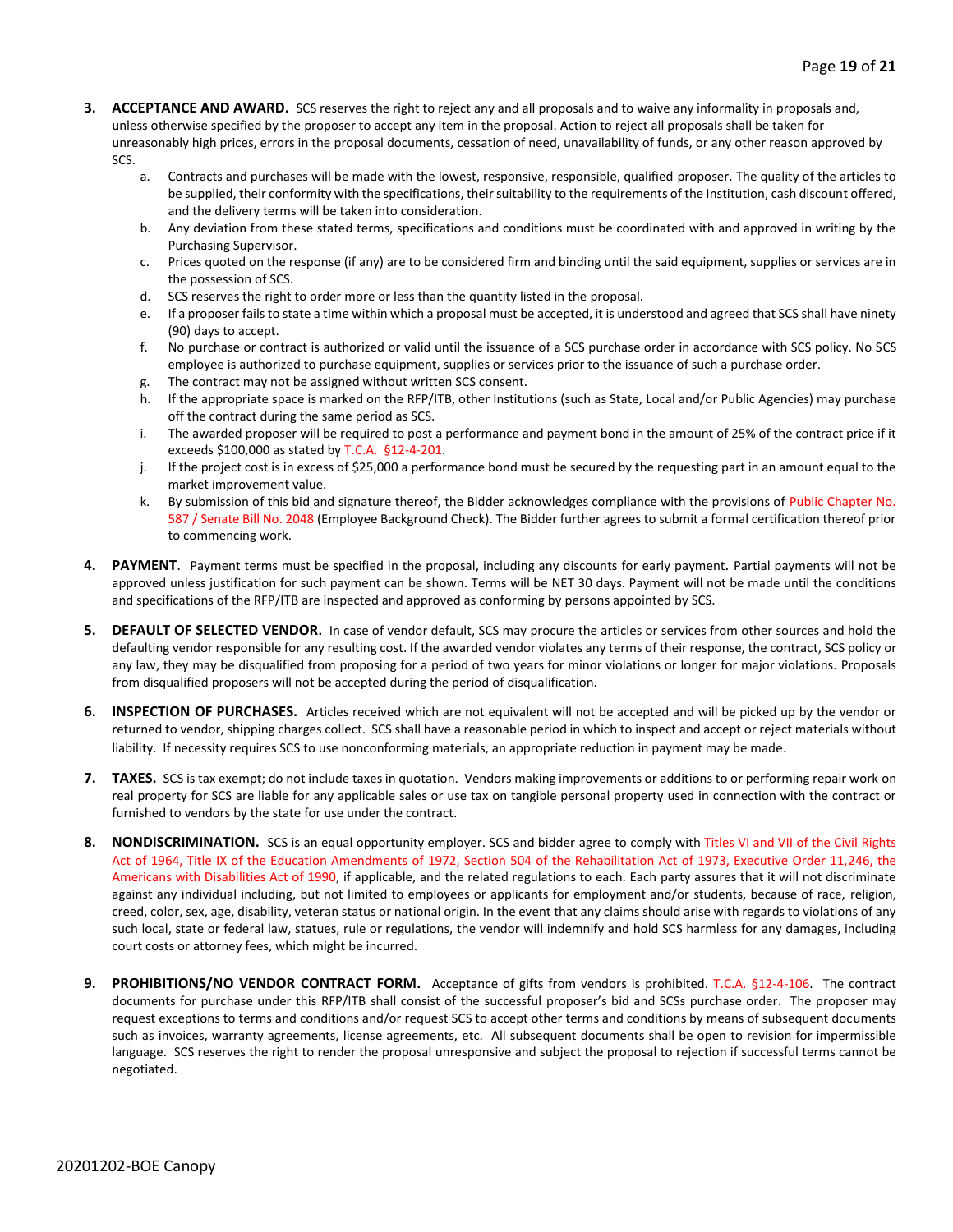- **10. PROHIBITION ON HIRING ILLEGAL IMMIGRANTS.** Tennessee Public Chapter No. 878 of 2006, T.C.A. §12-3-309, requires that Contractor attest in writing that Contractor will not knowingly utilize the services of illegal immigrants in the performance of this Contract and will not knowingly utilize the services of any subcontractor, if permitted under this Contract, who will utilize the services of illegal immigrants in the performance of this Contract. The attestation shall be made on the form, Attestation re Personnel Used in Contract Performance ("the Attestation"), which is attached and hereby incorporated by this reference.
- **11. SALES AND USE TAX.** Before the Purchase Order/Contract resulting from this RFP/ITB is signed, the apparent successful proposer must be registered with the Department of Revenue for the collection of Tennessee sales and use tax as required by T.C.A. §12-3-306.
- **12. ASSIGNMENT.** Neither the vendor nor SCS may assign this agreement without prior written consent of the other party.
- **13. LIABILITIES.** The vendor shall indemnify SCS against liability for any suits, actions or claims of any character arising from or relating to the performance under this agreement by the vendor or its subcontractors. SCS has no obligation for the payment of any judgement or the settlement of any claim made against the vendor or its subcontractors as a result of obligations under this contract.
- **14. APPLICABLE LAW.** Any contract shall be interpreted under the laws and statutes of the State of Tennessee. SCS does not enter into contracts which provide for mediation or arbitration. Any action arising from any contract made from this RFP/ITB shall be brought in the state courts in Sumner County, TN or in the United States Federal District Court for the Middle District of Tennessee.

Additionally, it is a violation of state statutes to purchase materials, supplies, services or any other item from a vendor that is a commissioner, official, employee or board member that has any financial or beneficial interest in such transaction, T.C.A. §12-4-101.

- **15. FUNDS**. The Proposer understands and accepts the non-appropriation of funds provision of SCS.
- **16. DATA PRIVACY AND SECURITY**. Personal Information (PI) includes but is not limited to that information protected by HIPAA, the HITECH Act, FERPA, or Gramm-Leach-Bliley) or such information which would allow a third party to gain access to the personal, medical or financial records of any of any party. Vendor represents and warrants that its collection, access, use, storage, disposal and disclosure of PI complies with all applicable federal and state privacy and data protection laws. Vendor represents and warrants that Vendor will maintain compliance with the SSAE 16 standard, and shall undertake any audits and risk assessments Vendor deems necessary to maintain compliance with SSAE16. If PI provided by SCS to Vendor is subject to FERPA. Vendor agrees that in its handling of FERPA data it will perform as a school official as that term is defined by FERPA regulations. Vendor acknowledges that its improper disclosure or redisclosure of PI covered by FERPA may, under certain circumstances, result in Vendor's exclusion from eligibility to contract with SCS for at least five (5) years. Vendor shall provide SCS with the name and contact information for an employee of Vendor who shall serve as SCS's primary security contact and shall be available to assist Customer twenty-four (24) hours per day, seven (7) days per week as a contact in resolving obligations associated with any security incident in which it is reasonably suspected that there has been a breach of information security. Vendor shall immediately mitigate or resolve any Security Incident, at Vendor's expense and in accordance with applicable privacy rights, laws, regulations and standards. Vendor shall reimburse SCS for actual costs incurred by SCS in responding to, and mitigating damages caused by, any Security Incident, including all costs of notice and/or remediation incurred under applicable law as a result of the Security Incident.
- **17. IRAN DIVESTMENT ACT.** By submission of this proposal, each proposer and each person signing on behalf of any proposer certified, and in the case of a joint proposal, each party thereto certifies as to its own organization, under penalty of perjury, that to the best of its knowledge and belief that each proposer is not on the list created pursuant to T.C.A. §12-12-106.
- **18. COMPLIANCE WITH CONDUCT STANDARDS**. Contractors shall be fully responsible for the conduct of its employees, subcontractors, representatives and agents. Loud or offensive music, language or behavior is unacceptable. Tobacco use of any type and vaping is prohibited on SCS property. Contact or interaction with staff or students is not allowed excepted between designated representatives of SCS and Contractor.